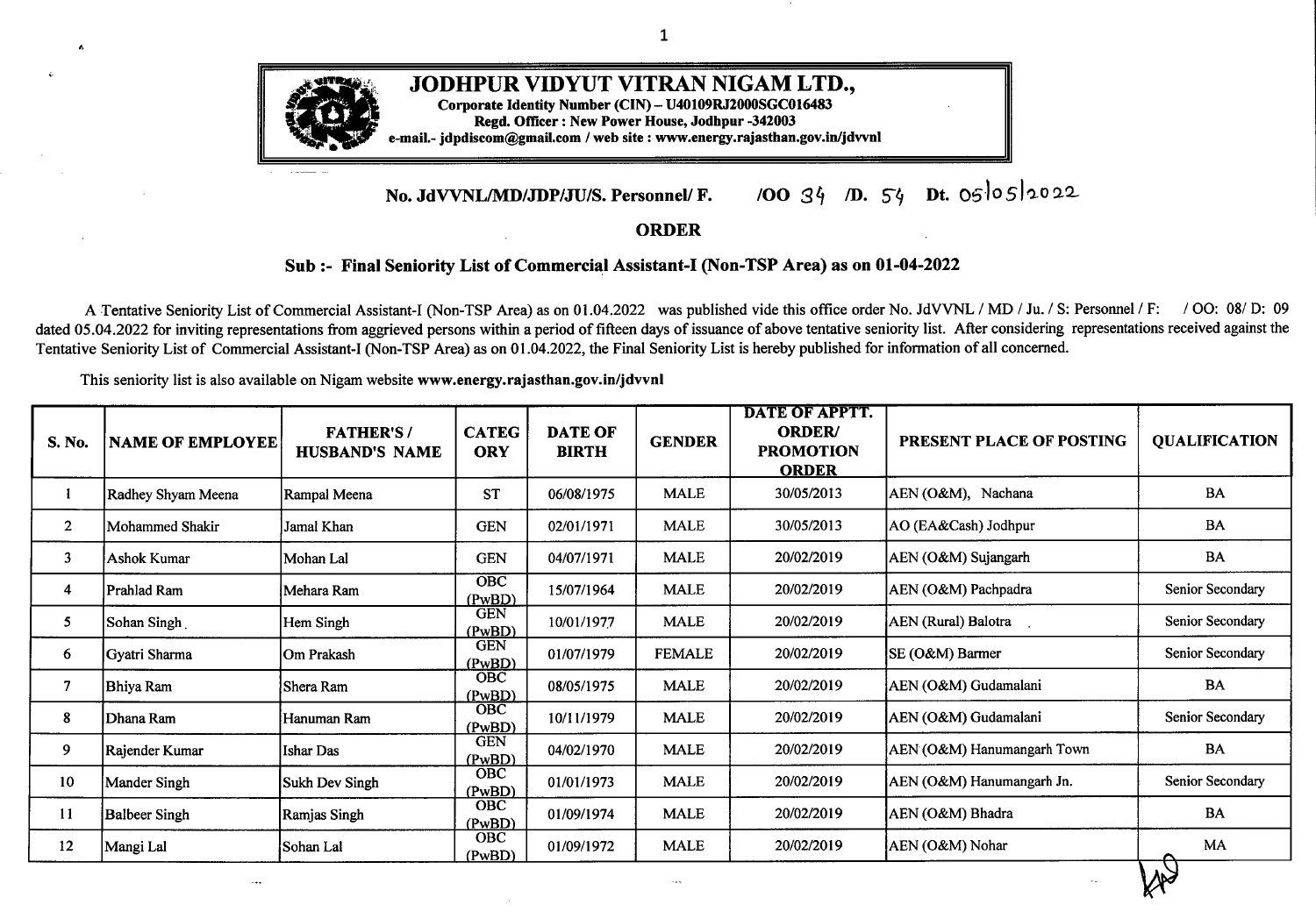| S. No. | <b>NAME OF EMPLOYEE</b> | <b>FATHER'S/</b><br><b>HUSBAND'S NAME</b> | <b>CATEG</b><br><b>ORY</b>  | <b>DATE OF</b><br><b>BIRTH</b> | <b>GENDER</b>                  | <b>DATE OF APPTT.</b><br><b>ORDER/</b><br><b>PROMOTION</b><br><b>ORDER</b> | PRESENT PLACE OF POSTING                                                  | <b>QUALIFICATION</b> |
|--------|-------------------------|-------------------------------------------|-----------------------------|--------------------------------|--------------------------------|----------------------------------------------------------------------------|---------------------------------------------------------------------------|----------------------|
| 13     | Parma Nand              | Radha Kishan                              | <b>GEN</b><br>(PwBD)        | 02/10/1974                     | <b>MALE</b>                    | 20/02/2019                                                                 | AEN (O&M) Bhadra                                                          | <b>BA</b>            |
| 14     | Suresh Kumar            | Ram Karan                                 | $\overline{OBC}$<br>(PwBD)  | 08/05/1976                     | <b>MALE</b>                    | 20/02/2019                                                                 | AEN (O&M) Nohar                                                           | `MA                  |
| 15     | Pal Singh               | Prithvi Singh                             | <b>GEN</b><br>(PwBD)        | 07/07/1968                     | <b>MALE</b>                    | 20/02/2019                                                                 | AEN (Rrual) Hanumangarh                                                   | <b>BA</b>            |
| 16     | Surender Kaur           | <b>Gurmeet Singh</b>                      | <b>OBC</b><br>(PwBD)        | 08/08/1972                     | <b>FEMALE</b>                  | 20/02/2019                                                                 | AEN (O&M) Sangaria                                                        | MA                   |
| 17     | Sunil Kumar             | Purushottam Lal                           | OBC                         | 15/07/1977                     | <b>MALE</b>                    | 20/02/2019                                                                 | <b>AEN</b> (BFL) Raisinghnagar                                            | BA, MA               |
| 18     | Rais Ahamed             | Jaffar Ali                                | $\overline{OBC}$<br>(PwBD)  | 15/08/1974                     | <b>MALE</b>                    | 20/02/2019                                                                 | SE (O&M) Churu                                                            | Secondary            |
| 19     | Om Prakash Jangid       | Keshra Ram                                | <b>OBC</b><br>(PwBD)        | 01/11/1977                     | <b>MALE</b>                    | 20/02/2019                                                                 | AEN (O&M) Taranagar                                                       | BA                   |
| 20     | Ram Chandra             | Narain Ram                                | OBC<br>(PwBD)               | 04/02/1976                     | <b>MALE</b>                    | 20/02/2019                                                                 | <b>AEN</b> (Rural) Churu                                                  | <b>BA</b>            |
| 21     | Rakesh Kumar            | Prabhu Dayal                              | <b>GEN</b><br>(PwBD)        | 18/07/1978                     | <b>MALE</b>                    | 20/02/2019                                                                 | AEN (O&M) Sadulpur                                                        | BA                   |
| 22     | <b>Ranveer Singh</b>    | Laxman Singh                              | <b>GEN</b><br>(PwBD)        | 06/12/1978                     | <b>MALE</b>                    | 20/02/2019                                                                 | <b>AEN</b> (Civil) Churu                                                  | B.Sc.                |
| 23     | Prem Kour               | Kaptan Singh                              | OBC<br>(PwBD)               | 20/05/1971                     | <b>FEMALE</b>                  | 20/02/2019                                                                 | AEN (O&M) Sadulpur                                                        | Sr. Sec.             |
| 24     | Girdhari Lal            | Sohan Lal                                 | <b>GEN</b><br>(PwBD)        | 16/09/1975                     | <b>MALE</b>                    | 20/02/2019                                                                 | AEN (O&M) Sardarsahar                                                     | <b>BA</b>            |
| 25     | Manju Swami             | H.C.Swami                                 | <b>OBC</b>                  | 31/01/1975                     | <b>FEMALE</b>                  | 20/02/2019                                                                 | AEN (O&M) Ratangarh                                                       | BA                   |
| 26     | Vimal Narain Purohit    | Ghanshyam Das                             | <b>GEN</b>                  | 05/04/1977                     | <b>MALE</b>                    | 20/02/2019                                                                 | SE (DC) Bikaner                                                           | BA                   |
| 27     | Sumitra Devi            | Gayad Ram                                 | <b>GEN</b>                  | 10/05/1967                     | <b>FEMALE</b>                  | 20/02/2019                                                                 | XEN (DD) Jodhpur                                                          | Secondary            |
| 28     | Devi Singh Daiya        | Shankar Singh                             | <b>GEN</b>                  | 01/04/1976                     | <b>MALE</b>                    | 20/02/2019                                                                 | Sr. AO (Vig.) Jodhpur                                                     | <b>B.COM</b>         |
| 29     | Gajendra Singh          | Amar Singh                                | <b>GEN</b><br>(PwBD)        | 30/01/1980                     | <b>MALE</b>                    | 20/02/2019                                                                 | AEN (O&M) Taranagar                                                       | BA                   |
| 30     | Shera Ram               | Mesha Ram                                 | OBC<br>(PwBD)               | 15/01/1966                     | <b>MALE</b>                    | 20/02/2019                                                                 | AEN (O&M) Chohatan                                                        | Secondary            |
| 31     | Mohini Devi             | Ram Lal                                   | $\overline{O}$ BC<br>(PwBD) | 01/07/1976                     | <b>FEMALE</b>                  | 20/02/2019                                                                 | AEN (O&M) Balotra                                                         | <b>BA</b>            |
| 32     | Babu Lal                | Basti Ram                                 | OBC                         | 23/05/1971                     | $\operatorname{\mathbf{MALE}}$ | 20/02/2019                                                                 | AEN (O&M) Ratangarh                                                       | BA.                  |
| 33     | Subhash Lumba           | Bhuvan Ram                                | <b>OBC</b>                  | 15/09/1979                     | <b>MALE</b>                    | 20/02/2019                                                                 | AEN (BFL) Bajju                                                           | B.SC, MA             |
| 34     | Deepak Sharma           | J.P. Sharma                               | <b>GEN</b>                  | 26/12/1979                     | <b>MALE</b>                    | 20/02/2019                                                                 | AEN (CSD-I) Pali                                                          | BA                   |
| 35     | Lekh Raj Tak            | $O.P.$ Tak                                | OBC                         | 15/12/1973                     | <b>MALE</b>                    | 20/02/2019                                                                 | The Joint Director (Corporate Affairs)-<br>cum-Company Secretary, Jodhpur | <b>B.SC</b>          |

-- ---

 $x^2$ 

-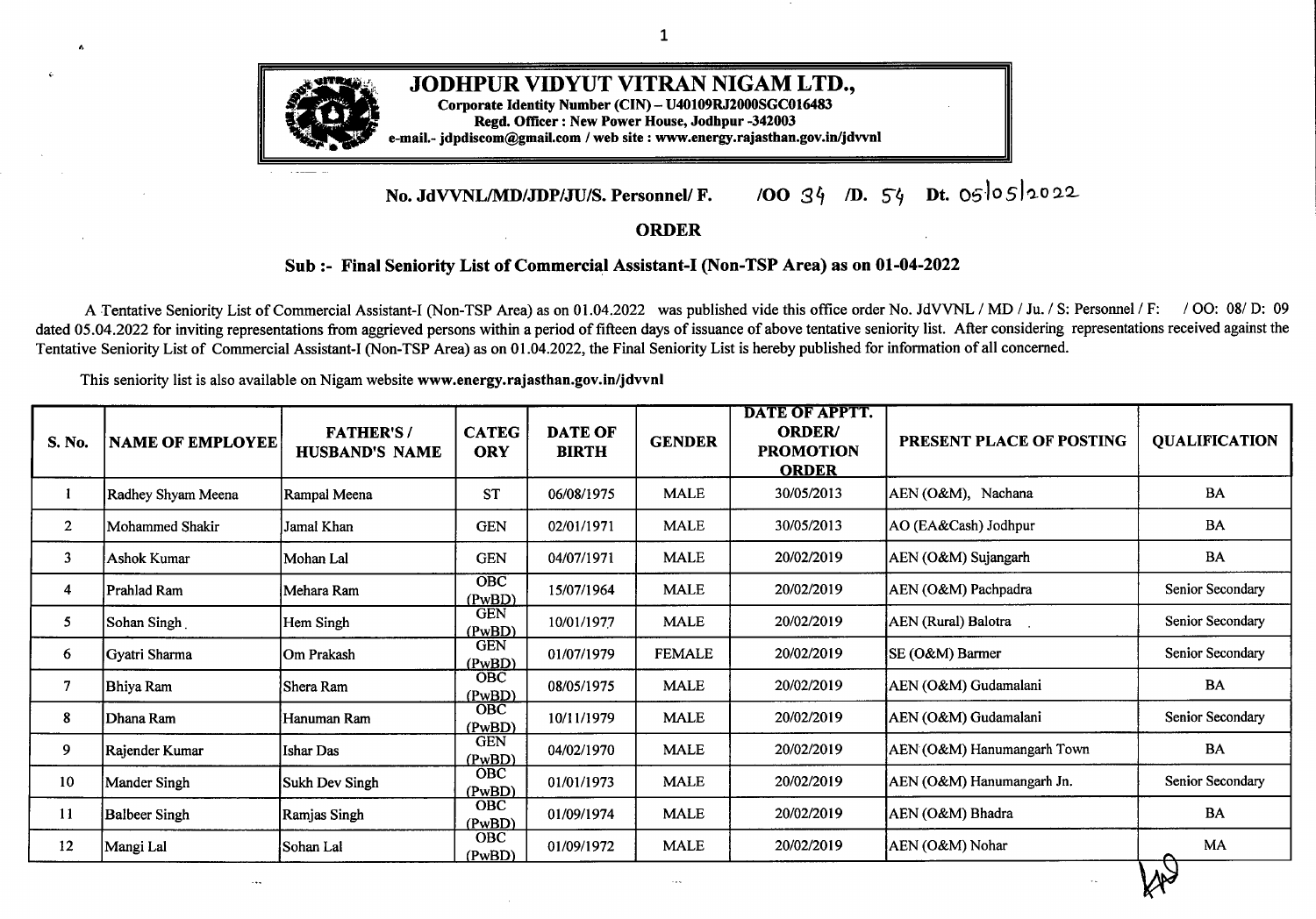| S. No. | <b>NAME OF EMPLOYEE</b> | <b>FATHER'S/</b><br><b>HUSBAND'S NAME</b> | <b>CATEG</b><br><b>ORY</b> | <b>DATE OF</b><br><b>BIRTH</b> | <b>GENDER</b> | <b>DATE OF APPTT.</b><br><b>ORDER/</b><br><b>PROMOTION</b><br><b>ORDER</b> | PRESENT PLACE OF POSTING         | <b>QUALIFICATION</b> |
|--------|-------------------------|-------------------------------------------|----------------------------|--------------------------------|---------------|----------------------------------------------------------------------------|----------------------------------|----------------------|
| 36     | Jai Prakash Rathore     | Mangi Lal Ji                              | OBC                        | 13/09/1978                     | <b>MALE</b>   | 20/02/2019                                                                 | SE (PP&M) Jodhpur                | $\mathbf{BA}$        |
| 37     | Narendra Sharma         | Chote Lal                                 | <b>GEN</b>                 | 09/12/1978                     | <b>MALE</b>   | 20/02/2019                                                                 | Secretary (Admn.) Jodhpur        | <b>B.COM</b>         |
| 38     | Rajesh Acharya          | Madan Gopal                               | <b>GEN</b>                 | 29/08/1979                     | <b>MALE</b>   | 20/02/2019                                                                 | SE (DC) Bikaner                  | BA                   |
| 39     | Mukesh Kumar Sharma     | Dev Kishan Sharma                         | <b>GEN</b>                 | 11/07/1977                     | <b>MALE</b>   | 20/02/2019                                                                 | DDP (HQ) Jodhpur                 | BA, MA, BJMC, DCLL   |
| 40     | Arun Soni               | Abay Soni                                 | $\overline{OBC}$<br>(PwBD) | 09/09/1970                     | <b>MALE</b>   | 20/02/2019                                                                 | AEN (CSD-I) Sriganganagar        | Sr. Sec.             |
| 41     | Pankaj Solanki          | Kailash Solanki                           | <b>OBC</b>                 | 12/11/1972                     | <b>MALE</b>   | 20/02/2019                                                                 | SE (MM&C) Jodhpur                | BA, B.CA             |
| 42     | Jyoti                   | Padam Singh                               | <b>GEN</b>                 | 18/01/1980                     | <b>FEMALE</b> | 20/02/2019                                                                 | AEN (O&M) Luni                   | Secondary            |
| 43     | Laxman Gulwani          | <b>Kishan Dass</b>                        | <b>GEN</b>                 | 17/10/1979                     | <b>MALE</b>   | 20/02/2019                                                                 | On Deputation in RUVNL Jaipur    | BA                   |
| 44     | Santosh Poonia          | Sumer Singh                               | OBC                        | 01/10/1970                     | <b>FEMALE</b> | 20/02/2019                                                                 | XEN (O&M) Churu                  | Secondary            |
| 45     | Samunder Singh          | <b>Balwant Singh</b>                      | <b>GEN</b>                 | 10/07/1980                     | <b>MALE</b>   | 20/02/2019                                                                 | AEN (O&M) Dechu                  | MA                   |
| 46     | Indra Devi              | <b>Bhu Deo Prasad</b>                     | <b>GEN</b>                 | 25/06/1968                     | <b>FEMALE</b> | 20/02/2019                                                                 | AO (DC) Jodhpur                  | <b>BA</b>            |
| 47     | Kamal Jeet Kaur         | Prakash Singh                             | <b>GEN</b><br>(PwBD)       | 15/12/1966                     | <b>FEMALE</b> | 20/02/2019                                                                 | AEN (O&M) Raisinghnagar          | Sr. Sec.             |
| 48     | Sumesh Kumar            | Devendra Kumar                            | <b>OBC</b>                 | 14/07/1978                     | <b>MALE</b>   | 20/02/2019                                                                 | AO (IA-Revenue) Bikaner          | MA                   |
| 49     | Rajesh Chand            | Ramesh Chand                              | <b>GEN</b>                 | 30/05/1971                     | <b>MALE</b>   | 20/02/2019                                                                 | AO (IA-Revenue) Jodhpur          | BA, LLB, DCLL        |
| 50     | Furquan Ali Quazi       | Quazi Shahid Ali                          | <b>GEN</b>                 | 22/05/1981                     | <b>MALE</b>   | 20/02/2019                                                                 | SE (DC) Jodhpur                  | M.COM                |
| 51     | Vikaram Singh           | Kishore Singh                             | <b>GEN</b>                 | 07/11/1980                     | <b>MALE</b>   | 20/02/2019                                                                 | AEN (O&M) Gogamedi<br>$\epsilon$ | $\mathbf{BA}$        |
| 52     | Dev Raj Patel           | Dhagla Ram                                | <b>OBC</b>                 | 31/07/1972                     | <b>MALE</b>   | 20/02/2019                                                                 | XEN (O&M) Bilara                 | <b>BA</b>            |
| 53     | Sharda                  | Bhanwar Lal Jat                           | <b>OBC</b>                 | 15/03/1982                     | <b>FEMALE</b> | 20/02/2019                                                                 | AEN (Rural) Churu                | Secondary            |
| 54     | Anil Vyas               | Shanti Prasad Vyas                        | <b>GEN</b>                 | 20/11/1982                     | <b>MALE</b>   | 20/02/2019                                                                 | Addl. S.P. (Vig.) Jodhpur        | B.SC                 |
| 55     | Rakhi Joshi             | Om Prakash Joshi                          | <b>GEN</b>                 | 10/08/1984                     | <b>FEMALE</b> | 20/02/2019                                                                 | XEN (Legal) Jodhpur              | MA                   |
| 56     | Amar Singh              | <b>Bhoor Singh</b>                        | <b>OBC</b>                 | 21/08/1976                     | <b>MALE</b>   | 20/02/2019                                                                 | AEN (O&M) Nana                   | MA                   |
| 57     | Nirmal Swami            | Sohan Lal                                 | OBC                        | 21/08/1978                     | <b>MALE</b>   | 20/02/2019                                                                 | SE (DC) Bikaner                  | $\mathbf{BA}$        |
| 58     | Bishan Singh Rajpurohit | Bhanwar Lal                               | <b>GEN</b>                 | 25/09/1983                     | <b>MALE</b>   | 20/02/2019                                                                 | SE (O&M) Jalore                  | $\mathbf{BA}$        |

 $\ldots$ 

 $\overline{a}$ 

 $W^2$ 

3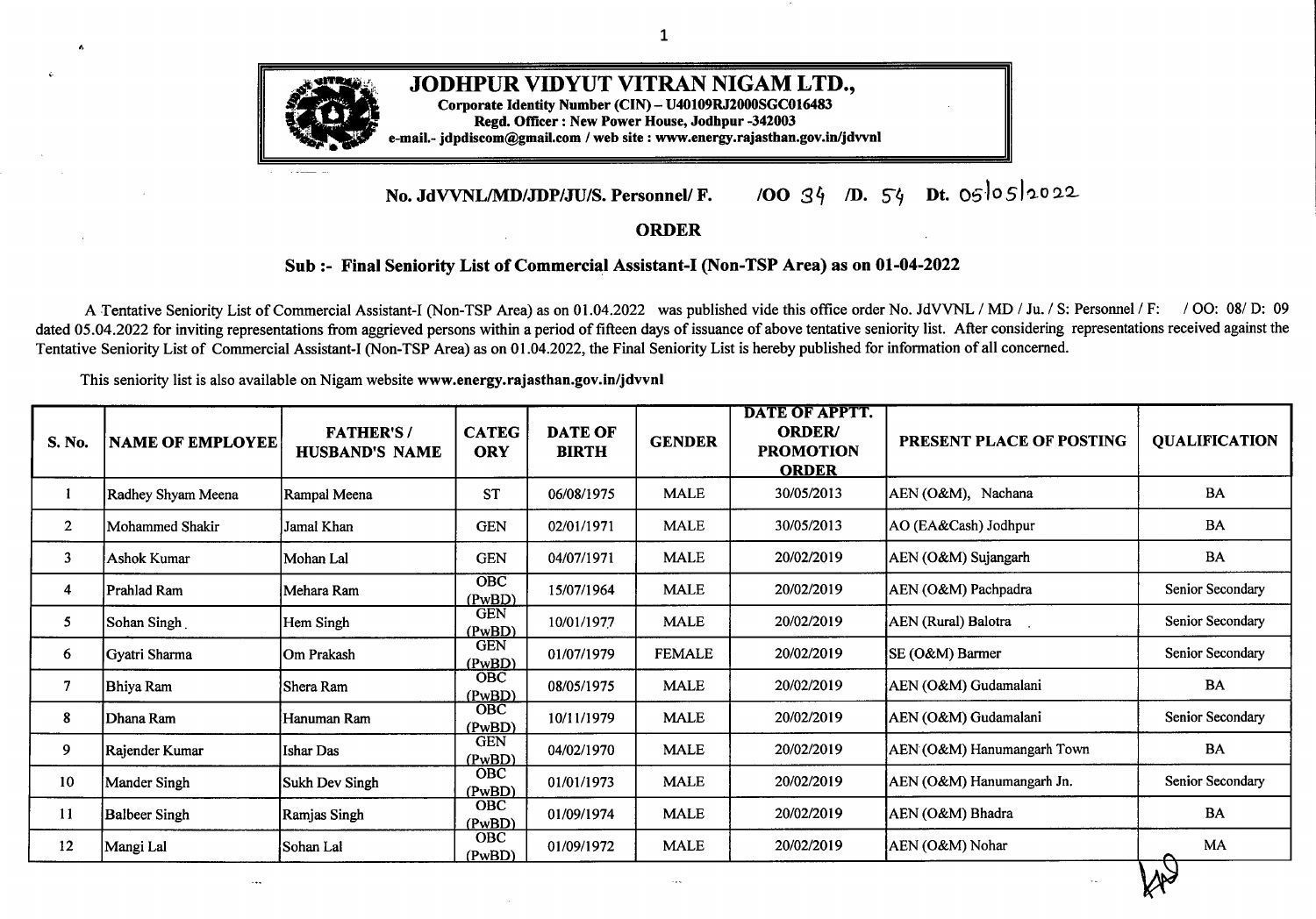| $\bullet$<br>S. No. | <b>NAME OF EMPLOYEE</b> | <b>FATHER'S/</b><br><b>HUSBAND'S NAME</b> | <b>CATEG</b><br><b>ORY</b> | <b>DATE OF</b><br><b>BIRTH</b> | <b>GENDER</b> | <b>DATE OF APPTT.</b><br><b>ORDER/</b><br><b>PROMOTION</b><br><b>ORDER</b> | PRESENT PLACE OF POSTING                                                  | <b>QUALIFICATION</b> |
|---------------------|-------------------------|-------------------------------------------|----------------------------|--------------------------------|---------------|----------------------------------------------------------------------------|---------------------------------------------------------------------------|----------------------|
| 59                  | Mahesh Kumar Gehlot     | Murli Dhar Gehlot                         | OBC                        | 15/01/1967                     | <b>MALE</b>   | 20/02/2019                                                                 | AEN (O&M) Chattargarh                                                     | <b>B.COM</b>         |
| 60                  | Phoosey Khan            | Sadik Khan                                | <b>GEN</b>                 | 01/07/1973                     | <b>MALE</b>   | 20/02/2019                                                                 | ACOS, Ratangarh                                                           | <b>BA</b>            |
| 61                  | Mangi Lal               | Manohar Lal Vishnoi                       | OBC                        | 07/04/1982                     | <b>MALE</b>   | 20/02/2019                                                                 | ACOS, Barmer                                                              | MA                   |
| 62                  | Mangi Lal               | <b>Bhakar Ram</b>                         | <b>OBC</b>                 | 04/03/1982                     | <b>MALE</b>   | 20/02/2019                                                                 | AEN (O&M) Tinwari                                                         | BA -                 |
| 63                  | Manish Kumar Vadera     | B.K.Vadera                                | <b>GEN</b>                 | 26/02/1983                     | <b>MALE</b>   | 20/02/2019                                                                 | AEN (O&M) Hanumangarh Jn.                                                 | BA, B.CA, MCA, MBA   |
| 64                  | Amit Ramawat            | Dvarka Prasad                             | <b>OBC</b>                 | 13/11/1984                     | <b>MALE</b>   | 20/02/2019                                                                 | AEN (Rural) Bikaner                                                       | BA                   |
| 65                  | Rishi Raj Purohit       | Nand Lal                                  | <b>GEN</b>                 | 02/09/1980                     | <b>MALE</b>   | 20/02/2019                                                                 | SE (MM&C) Jodhpur                                                         | BA                   |
| 66                  | Chain Singh Kachhawa    | Govind Singh Kachhawa                     | <b>OBC</b>                 | 18/02/1983                     | <b>MALE</b>   | 20/02/2019                                                                 | The Joint Director (Corporate Affairs)-<br>cum-Company Secretary, Jodhpur | <b>B.COM</b>         |
| 67                  | Devendra                | <b>Girdhar Gopal</b>                      | <b>GEN</b>                 | 04/07/1981                     | <b>MALE</b>   | 20/02/2019                                                                 | ACOS, Jodhpur                                                             | MA                   |
| 68                  | Ajay Kishore            | Bhagyati Lal                              | <b>GEN</b>                 | 08/09/1968                     | <b>MALE</b>   | 20/02/2019                                                                 | AEN (Vig.-Zonal) Jodhpur                                                  | MA                   |
| 69                  | Jitendra Singh          | Sher Singh                                | <b>OBC</b>                 | 04/07/1966                     | <b>MALE</b>   | 20/02/2019                                                                 | XEN (CD-I) Jodhpur                                                        | BA                   |
| 70                  | Nirad Vyas              | Om Prakash                                | <b>GEN</b>                 | 26/09/1968                     | <b>MALE</b>   | 20/02/2019                                                                 | AEN (CSD-B-IV) Jodhpur                                                    | <b>B.SC</b>          |
| 71                  | Joga Ram                | Ghewar Chand                              | <b>OBC</b>                 | 01/07/1978                     | <b>MALE</b>   | 20/02/2019                                                                 | AEN (O&M) Balotra                                                         | BA                   |
| 72                  | <b>Anant Lal</b>        | Poonam Chand                              | <b>GEN</b>                 | 15/09/1978                     | <b>MALE</b>   | 20/02/2019                                                                 | ACOS, Bikaner                                                             | BA                   |
| 73                  | Raj Kumar               | Durga Das                                 | <b>GEN</b>                 | 16/10/1974                     | <b>MALE</b>   | 20/02/2019                                                                 | AEN (Rural) Bikaner                                                       | <b>BA</b>            |
| 74                  | Mangi Lal               | Nathu Ram                                 | <b>GEN</b>                 | 14/06/1972                     | <b>MALE</b>   | 20/02/2019                                                                 | AEN (O&M) Srivijaynagar                                                   | MA                   |
| 75                  | Mohd. Sazid             | Abdul Jabbar                              | <b>OBC</b>                 | 03/03/1971                     | <b>MALE</b>   | 20/02/2019                                                                 | Deputation in Rajasthan State Revenue                                     | M.Com                |
| 76                  | Prakash Singh           | <b>Mool Singh</b>                         | <b>GEN</b>                 | 26/08/1979                     | <b>MALE</b>   | 20/02/2019                                                                 | AEN (CSD-D-II) Jodhupr                                                    | MA                   |
| 77                  | Vijay Shankar Bissa     | <b>Bhanwar Lal</b>                        | <b>GEN</b>                 | 14/07/1971                     | <b>MALE</b>   | 20/02/2019                                                                 | ZCE (BZ) Bikaner                                                          | BA                   |
| 78                  | Narendra Singh          | Ganesh Prakash                            | <b>OBC</b>                 | 03/05/1980                     | <b>MALE</b>   | 20/02/2019                                                                 | AEN (O&M) Jaisalmer                                                       | BA                   |
| 79                  | Shyam Singh             | Ajab Singh Yadav                          | <b>OBC</b>                 | 01/02/1980                     | <b>MALE</b>   | 20/02/2019                                                                 | SE (O&M) Sriganganagar                                                    | MA                   |
| 80                  | Pintu Bhati             | Ranjeet Singh Bhati                       | <b>OBC</b>                 | 05/07/1983                     | <b>MALE</b>   | 20/02/2019                                                                 | SE (O&M) Churu                                                            | BA                   |
| 81                  | Koshal Singh Bhadu      | Ram Prakash                               | <b>OBC</b>                 | 13/03/1983                     | <b>MALE</b>   | 20/02/2019                                                                 | AEN (O&M) Padampur                                                        | MA                   |

 $M_{\nu}$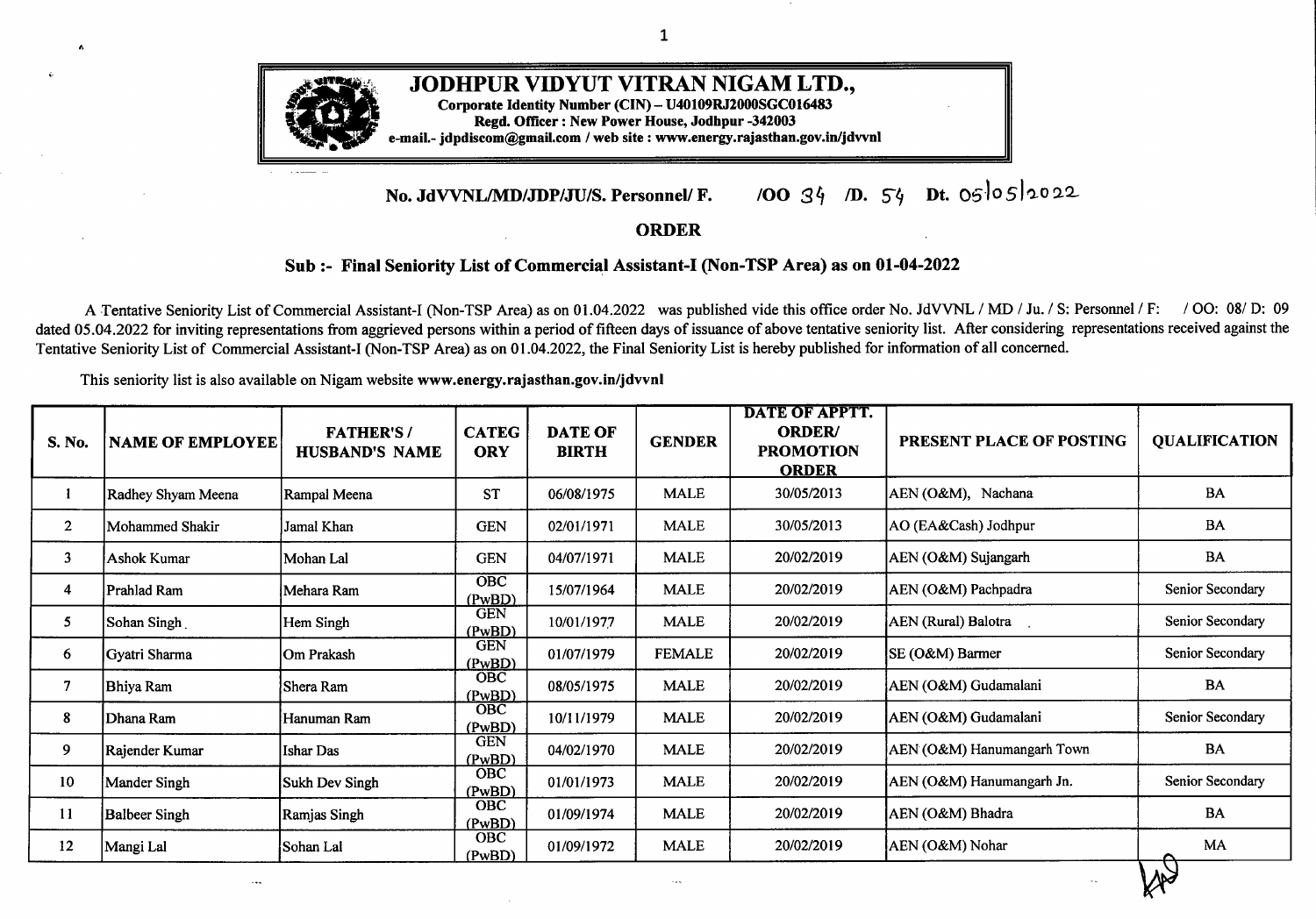| S. No. | <b>NAME OF EMPLOYEE</b> | <b>FATHER'S/</b><br><b>HUSBAND'S NAME</b> | <b>CATEG</b><br><b>ORY</b> | <b>DATE OF</b><br><b>BIRTH</b> | <b>GENDER</b> | <b>DATE OF APPTT.</b><br><b>ORDER/</b><br><b>PROMOTION</b><br><b>ORDER</b> | PRESENT PLACE OF POSTING   | <b>QUALIFICATION</b> |
|--------|-------------------------|-------------------------------------------|----------------------------|--------------------------------|---------------|----------------------------------------------------------------------------|----------------------------|----------------------|
| 82     | Kuldeep Kumar           | Shyam Sunder                              | <b>OBC</b>                 | 06/01/1979                     | <b>MALE</b>   | 20/02/2019                                                                 | AEN (Civl) Bikaner         | Sr. Sec.             |
| 83     | Lala Ram                | Dama Ram                                  | <b>OBC</b>                 | 15/05/1981                     | <b>MALE</b>   | 20/02/2019                                                                 | AEN (O&M) Sindhari         | BA                   |
| 84     | Mishri Lal Patel        | Bhanwar Lal                               | OBC                        | 10/02/1982                     | <b>MALE</b>   | 20/02/2019                                                                 | AEN (O&M) Ummedabad        | <b>BA</b>            |
| 85     | Akaram Mohd.            | Sadeeqe Mohd.                             | <b>GEN</b>                 | 14/06/1981                     | <b>MALE</b>   | 20/02/2019                                                                 | AEN (O&M) Falna            | BA                   |
| 86     | <b>Bhagirath Ram</b>    | Chota Ram                                 | OBC                        | 01/01/1981                     | <b>MALE</b>   | 20/02/2019                                                                 | AEN (O&M) Nandari          | BA                   |
| 87     | Sawai Singh             | Amar Singh                                | <b>GEN</b>                 | 31/08/1975                     | <b>MALE</b>   | 20/02/2019                                                                 | AEN (CSD-B-V) Jodhpur      | BA                   |
| 88     | Prabhu Singh            | Badri Singh                               | <b>GEN</b>                 | 20/08/1965                     | <b>MALE</b>   | 20/02/2019                                                                 | ACOS Ratangarh             | BA                   |
| 89     | Gajendra Singh          | Khushal Singh                             | <b>GEN</b>                 | 20/07/1985                     | <b>MALE</b>   | 20/02/2019                                                                 | AEN (O&M) Suratgarh        | <b>MBA</b>           |
| 90     | Sanju Jain              | N. K. Jain                                | <b>GEN</b>                 | 31/10/1965                     | <b>FEMALE</b> | 20/02/2019                                                                 | SE (RDPPC) Jaipur          | BA                   |
| 91     | Vinod Thanvi            | Murli Manohar Thanvi                      | <b>GEN</b>                 | 08/01/1982                     | <b>MALE</b>   | 20/02/2019                                                                 | AEN (City) Phalodi         | B. Pharm.            |
| 92     | Padma Ram Dewasi        | Chela Ram                                 | OBC                        | 14/12/1984                     | <b>MALE</b>   | 20/02/2019                                                                 | AEN (O&M) Sumerpur         | BA                   |
| 93     | <b>Anand Deora</b>      | Girdhari Lal                              | OBC                        | 07/03/1979                     | <b>MALE</b>   | 20/02/2019                                                                 | AEN (O&M) Sirohi           | <b>BA</b>            |
| 94     | Virendra Singh          | Jagdish                                   | OBC                        | 03/04/1980                     | <b>MALE</b>   | 20/02/2019                                                                 | AEN (O&M) Borunda          | BA                   |
| 95     | Puran Singh             | Kan Singh                                 | <b>GEN</b>                 | 02/12/1979                     | <b>MALE</b>   | 20/02/2019                                                                 | ACOS, Jalore               | MA                   |
| 96     | Dunger Giri             | Chagan                                    | OBC                        | 06/12/1982                     | <b>MALE</b>   | 20/02/2019                                                                 | AEN (O&M) Pindwara         | <b>BA</b>            |
| 97     | Manish Gurjar           | <b>Baldev Ram</b>                         | <b>OBC</b>                 | 28/08/1982                     | <b>MALE</b>   | 20/02/2019                                                                 | AEN (CSD-D-III) Jodhpur    | BA                   |
| 98     | Neelam                  | Ashok Kumar                               | <b>GEN</b>                 | 31/03/1965                     | <b>FEMALE</b> | 20/02/2019                                                                 | SE (RA&C) Jodhpur          | Secondary            |
| 99     | Giriraj Acharya         | Mohan lal Acharya                         | <b>GEN</b>                 | 30/12/1980                     | <b>MALE</b>   | 20/02/2019                                                                 | AEN (Vig.) Bikaner         | MA                   |
| 100    | <b>Bhanu Prakash</b>    | <b>Bhagwan Dutt</b>                       | <b>GEN</b>                 | 09/11/1985                     | <b>MALE</b>   | 20/02/2019                                                                 | XEN (DD-I) Bikaner         | <b>B.SC</b>          |
| 101    | Vishnu Sankhla          | <b>Chhatar Singh</b>                      | OBC                        | 04/01/1986                     | <b>MALE</b>   | 20/02/2019                                                                 | AO (IA-Expenditure)Jodhpur | <b>MBA</b>           |
| 102    | Satya Prakash           | Rameshwar Joshi                           | <b>GEN</b>                 | 05/08/1973                     | <b>MALE</b>   | 20/02/2019                                                                 | AEN (Training) Jodhpur     | M.COM                |
| 103    | Sharvan Ram             | Mangi Lal Choudhary                       | <b>OBC</b>                 | 15/06/1982                     | <b>MALE</b>   | 20/02/2019                                                                 | AEN (CSD-A-III) Jodhpur    | BA                   |
| 104    | Rajesh Sankhla          | Sona Ram                                  | <b>OBC</b>                 | 01/07/1983                     | <b>MALE</b>   | 20/02/2019                                                                 | AEN (O&M) Sojat City       | MA                   |
|        |                         |                                           |                            |                                |               |                                                                            |                            | $\mathbb{W}$         |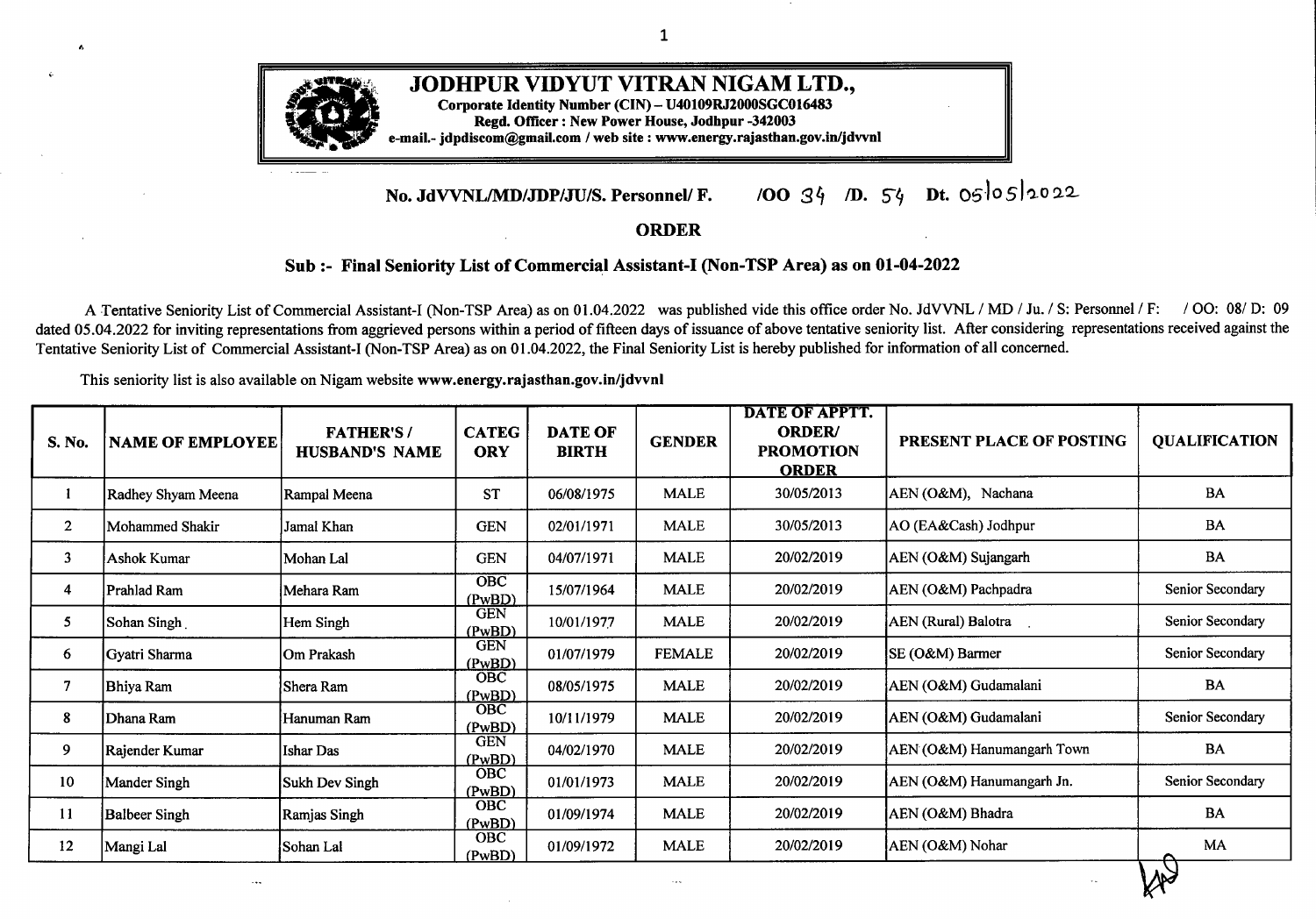| S. No. | <b>NAME OF EMPLOYEE</b> | <b>FATHER'S/</b><br><b>HUSBAND'S NAME</b> | <b>CATEG</b><br><b>ORY</b>  | <b>DATE OF</b><br><b>BIRTH</b> | <b>GENDER</b> | DATE OF APPTT.<br><b>ORDER/</b><br><b>PROMOTION</b><br><b>ORDER</b> | PRESENT PLACE OF POSTING        | <b>QUALIFICATION</b>             |
|--------|-------------------------|-------------------------------------------|-----------------------------|--------------------------------|---------------|---------------------------------------------------------------------|---------------------------------|----------------------------------|
| 105    | Lalit Kumar Ojha        | Murlidhar Ojha                            | <b>GEN</b>                  | 17/03/1971                     | <b>MALE</b>   | 20/02/2019                                                          | XEN (DD-I) Bikaner              | <b>BA</b>                        |
| 106    | Rajesh Dutt Joshi       | Amar Dutt Joshi                           | <b>GEN</b>                  | 19/04/1978                     | <b>MALE</b>   | 20/02/2019                                                          | Dy. Secretary (Pension) Jodhpur | <b>BA</b>                        |
| 107    | Ashwani Kumar           | Mohan Lal Gehlot                          | <b>GEN</b>                  | 07/08/1975                     | <b>MALE</b>   | 20/02/2019                                                          | XEN (Civil) Bikaner             | B. Sc.                           |
| $-108$ | Farzana                 | Irfan Ali                                 | <b>GEN</b>                  | 10/08/1970                     | <b>FEMALE</b> | 20/02/2019                                                          | XEN (CD-I) Jodhpur              | Sr. Sec.                         |
| 109    | Babu Lal                | <b>Rawat Singh</b>                        | <b>GEN</b>                  | 01/07/1965                     | <b>MALE</b>   | 20/02/2019                                                          | AEN (O&M) Gajsinghpur           | Secondary                        |
| 110    | <b>Bhem Singh</b>       | Mulayam Singh                             | <b>GEN</b>                  | 08/08/1966                     | <b>MALE</b>   | 20/02/2019                                                          | AEN (Rural) Churu               | Secondary                        |
| 111    | Dhal Singh              | <b>Shankar Singh</b>                      | <b>GEN</b>                  | 01/04/1967                     | <b>MALE</b>   | 20/02/2019                                                          | AEN (O&M) Rani                  | BA                               |
| 112    | Madan Lal Tak           | Sagar Mal Tak                             | <b>OBC</b>                  | 06/10/1967                     | <b>MALE</b>   | 20/02/2019                                                          | AO(IA Revenue), Bikaner         | Secondary                        |
| 113    | Ram Singh Rajpurohit    | Champa Lal                                | <b>GEN</b>                  | 05/07/1967                     | <b>MALE</b>   | 20/02/2019                                                          | AEN (O&M) Rani                  | Secondary                        |
| 114    | Rameshwari Devi         | Panna lal                                 | <b>GEN</b>                  | 05/05/1966                     | <b>FEMALE</b> | 20/02/2019                                                          | XEN (Vig.) Bikaner              | Sr. Sec.                         |
| 115    | Devi Singh              | <b>Ugam Singh</b>                         | <b>GEN</b>                  | 22/04/1962                     | <b>MALE</b>   | 20/02/2019                                                          | AEN (CSD-C-I) Jodhpur           | Secondary                        |
| 116    | Rajveer Singh           | Narpat Singh                              | $\overline{O}$ BC<br>(PwBD) | 16/03/1971                     | <b>MALE</b>   | 20/02/2019                                                          | AEN (CSD-C-III) Jodhpur         | Sr. Sec.                         |
| 117    | Pradeep Kumar           | Kirpa Ram                                 | <b>GEN</b>                  | 07/01/1970                     | <b>MALE</b>   | 20/02/2019                                                          | PO (O&M) Sriganganagar          | Sr. Sec.                         |
| 118    | Bhanwar Lal             | Vishwa Nath                               | <b>GEN</b>                  | 26/03/1967                     | <b>MALE</b>   | 20/02/2019                                                          | AO (DC) Bikaner                 | Secondary                        |
| 119    | Hemlata Vyas            | Madan Gopal                               | <b>GEN</b>                  | 21/12/1964                     | <b>FEMALE</b> | 20/02/2019                                                          | AEN (CSD-A-II) Jodhpur          | Secondary                        |
| 120    | Poonam Yadav            | Rameshwar Singh                           | $\mbox{GEN}$                | 27/10/1986                     | <b>FEMALE</b> | 20/02/2019                                                          | Dy. Secretary (Pension) Jodhpur | BA                               |
| 121    | Kavita Yadav            | Nitesh Yadav                              | OBC                         | 26/11/1986                     | <b>FEMALE</b> | 20/02/2019                                                          | AEN (O&M) Bar                   | Sr. Sec.                         |
| 122    | Priya Gakhar            | Suresh Kumar                              | <b>GEN</b>                  | 29/03/1981                     | <b>FEMALE</b> | 20/02/2019                                                          | AO (O&M) Sriganganagar          | Sr. Sec.                         |
| 123    | Praveen Kumar Gehlot    | Mohan Lal Gehlot                          | <b>OBC</b>                  | 08/08/1978                     | <b>MALE</b>   | 20/02/2019                                                          | DDP (HQ) Jodhpur                | BA, MBA (HR), PGDLL,<br>PGDBM-HR |
| 124    | Ajay Kumar              | <b>Kailash Chand Dubey</b>                | <b>GEN</b>                  | 20/07/1984                     | <b>MALE</b>   | 20/02/2019                                                          | AEN (O&M) Chappar               | BA                               |
| 125    | Kedar Modi              | Kishan Lal Modi                           | <b>GEN</b>                  | 10/01/1971                     | <b>MALE</b>   | 20/02/2019                                                          | ZCE (BZ) Bikaner                | Graduate                         |
| 126    | Ashwani Kumar Dadhich   | Vishnu Ratan                              | <b>GEN</b><br>(PwBD)        | 13/02/1985                     | <b>MALE</b>   | 20/02/2019                                                          | PO (DC) Bikaner                 | <b>B.COM</b>                     |
| 127    | Manish Sharma           | Shyam Sunder                              | <b>GEN</b>                  | 12/10/1981                     | <b>MALE</b>   | 20/02/2019                                                          | AEN(O&M) Lalgarh Jattan         | BA                               |
|        |                         |                                           |                             |                                |               |                                                                     |                                 | $\mathbb{X}$                     |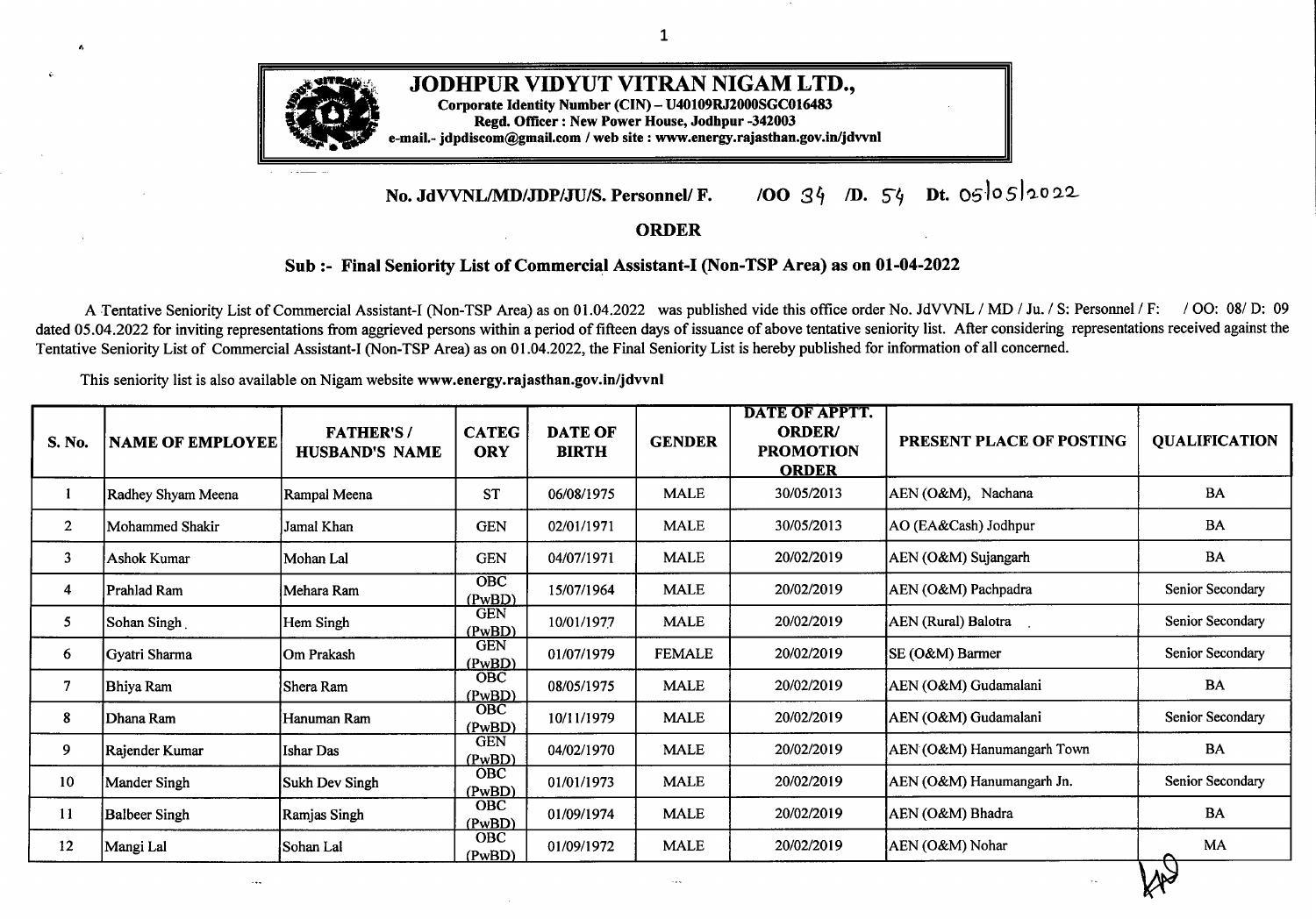$\label{eq:2} \mathcal{L} = \mathcal{L} \left( \mathcal{L} \right) \mathcal{L} \left( \mathcal{L} \right) \mathcal{L} \left( \mathcal{L} \right)$ 

**Contract** 

| $\bullet$<br>S. No. | <b>NAME OF EMPLOYEE</b> | <b>FATHER'S/</b><br><b>HUSBAND'S NAME</b> | <b>CATEG</b><br><b>ORY</b> | <b>DATE OF</b><br><b>BIRTH</b> | <b>GENDER</b> | <b>DATE OF APPTT.</b><br><b>ORDER/</b><br><b>PROMOTION</b><br><b>ORDER</b> | PRESENT PLACE OF POSTING | <b>QUALIFICATION</b> |
|---------------------|-------------------------|-------------------------------------------|----------------------------|--------------------------------|---------------|----------------------------------------------------------------------------|--------------------------|----------------------|
| 128                 | Praveen Gehlot          | Prem Singh Gehlot                         | <b>OBC</b>                 | 20/06/1979                     | <b>MALE</b>   | 20/02/2019                                                                 | AEN (CSD-B-III) Jodhpur  | M. Com.              |
| 129                 | Mukesh Kataria          | Ramesh Kataria                            | <b>OBC</b>                 | 26/10/1983                     | <b>MALE</b>   | 20/02/2019                                                                 | XEN (Vig.-CC) Jodhpur    | Graduate             |
| 130                 | Bhupendra Singh         | Mohabbat Singh                            | <b>OBC</b>                 | 29/01/1979                     | <b>MALE</b>   | 20/02/2019                                                                 | AEN (O&M) Falna          | MA, PGDCA            |
| 131                 | Sumit Panchariya        | Dhanraj Pancharia                         | <b>GEN</b>                 | 24/09/1989                     | <b>MALE</b>   | 20/02/2019                                                                 | AEN (Vig.-Rural) Bikaner | B. Com.              |
| 132                 | Jitendra Mohan Makkad   | H.C. Makkad                               | <b>GEN</b>                 | 04/06/1968                     | <b>MALE</b>   | 20/02/2019                                                                 | AO (DC) Bikaner          | <b>B.COM</b>         |
| 133                 | Krishan Kumar Acharya   | Madan Mohan                               | <b>GEN</b>                 | 06/07/1966                     | <b>MALE</b>   | 20/02/2019                                                                 | ZCE (BZ) Bikaner         | <b>BA</b>            |
| 134                 | Ajay Singh              | Gulab Singh                               | <b>GEN</b>                 | 14/08/1984                     | <b>MALE</b>   | 20/02/2019                                                                 | SE (O&M) Hanumangarh     | <b>BA</b>            |
| 135                 | Ugam Singh              | Peer Singh                                | <b>GEN</b>                 | 24/08/1986                     | <b>MALE</b>   | 20/02/2019                                                                 | SE (O&M) Jalore          | BA                   |
| 136                 | Raju Kanwar             | Dalip Singh                               | <b>GEN</b>                 | 09/02/1983                     | <b>FEMALE</b> | 20/02/2019                                                                 | AO (O&M) Churu           | Secondary            |
| 137                 | Ravi Kant Upadhayay     | Umesh Chandra                             | <b>GEN</b>                 | 30/05/1982                     | <b>MALE</b>   | 20/02/2019                                                                 | AEN (CSD-C-IV) Jodhpur   | BA                   |
| 138                 | Shera Ram               | Raju Ram                                  | OBC                        | 08/06/1985                     | <b>MALE</b>   | 20/02/2019                                                                 | PO (O&M) Barmer          | BA, PGDLL            |
| 139                 | Vinod Kumar             | Bhagwati Singh                            | <b>GEN</b>                 | 02/10/1976                     | <b>MALE</b>   | 20/02/2019                                                                 | AEN (O&M) Gajsinghpur    | <b>BA</b>            |
| 140                 | Dharam Veer             | Pradeep Singh                             | <b>GEN</b>                 | 12/10/1987                     | <b>MALE</b>   | 20/02/2019                                                                 | XEN (O&M) Sirohi         | <b>BA</b>            |
| 141                 | Ashok Puri Goswami      | Indra Puri                                | OBC                        | 30/01/1984                     | <b>MALE</b>   | 20/02/2019                                                                 | AEN (O&M) Balesar        | MA                   |
| 142                 | Suresh Vaishnav         | Om Prakash Vaishnav                       | OBC                        | 06/10/1986                     | <b>MALE</b>   | 20/02/2019                                                                 | AEN (O&M) Pipar City     | MA                   |
| 143                 | Devendra Kumar          | Hansa Ram                                 | OBC                        | 08/11/1981                     | <b>MALE</b>   | 20/02/2019                                                                 | ACOS, Sirohi             | BA                   |
| 144                 | Prem Narayan Ranga      | Harchand Ranga                            | <b>GEN</b>                 | 17/03/1980                     | <b>MALE</b>   | 20/02/2019                                                                 | AO (DC) Bikaner          | B.Com, LLB           |
| 145                 | Meenaxi Rathore         | Nain Singh                                | <b>OBC</b>                 | 17/11/1989                     | <b>FEMALE</b> | 20/02/2019                                                                 | SE (MM&C) Jodhpur        | B.Com.               |
| 146                 | Sahnaj Bano             | Khusi Mohd.                               | <b>OBC</b>                 | 12/04/1984                     | <b>FEMALE</b> | 20/02/2019                                                                 | XEN (O&M) Churu          | Sr. Sec.             |
| 147                 | Iqbal Khan              | Bhikhu Khan                               | <b>OBC</b>                 | 25/07/1987                     | <b>MALE</b>   | 20/02/2019                                                                 | AEN (O&M) Kalandari      | <b>BA</b>            |
| 148                 | Komal Arora             | Sandeep Kumar                             | <b>GEN</b>                 | 01/01/1979                     | <b>FEMALE</b> | 20/02/2019                                                                 | AEN (C-II) Sriganganagar | BA, MA               |
| 149                 | Shree Ram               | Khamu Ram                                 | <b>OBC</b>                 | 06/07/1981                     | <b>MALE</b>   | 20/02/2019                                                                 | AEN (O&M) Lohawat        | MA                   |
| 150                 | <b>Bhanwar Singh</b>    | Girwar Singh                              | OBC                        | 07/06/1978                     | <b>MALE</b>   | 20/02/2019                                                                 | AEN (CSD-A-III) Jodhpur  | BA                   |

 $W<sup>2</sup>$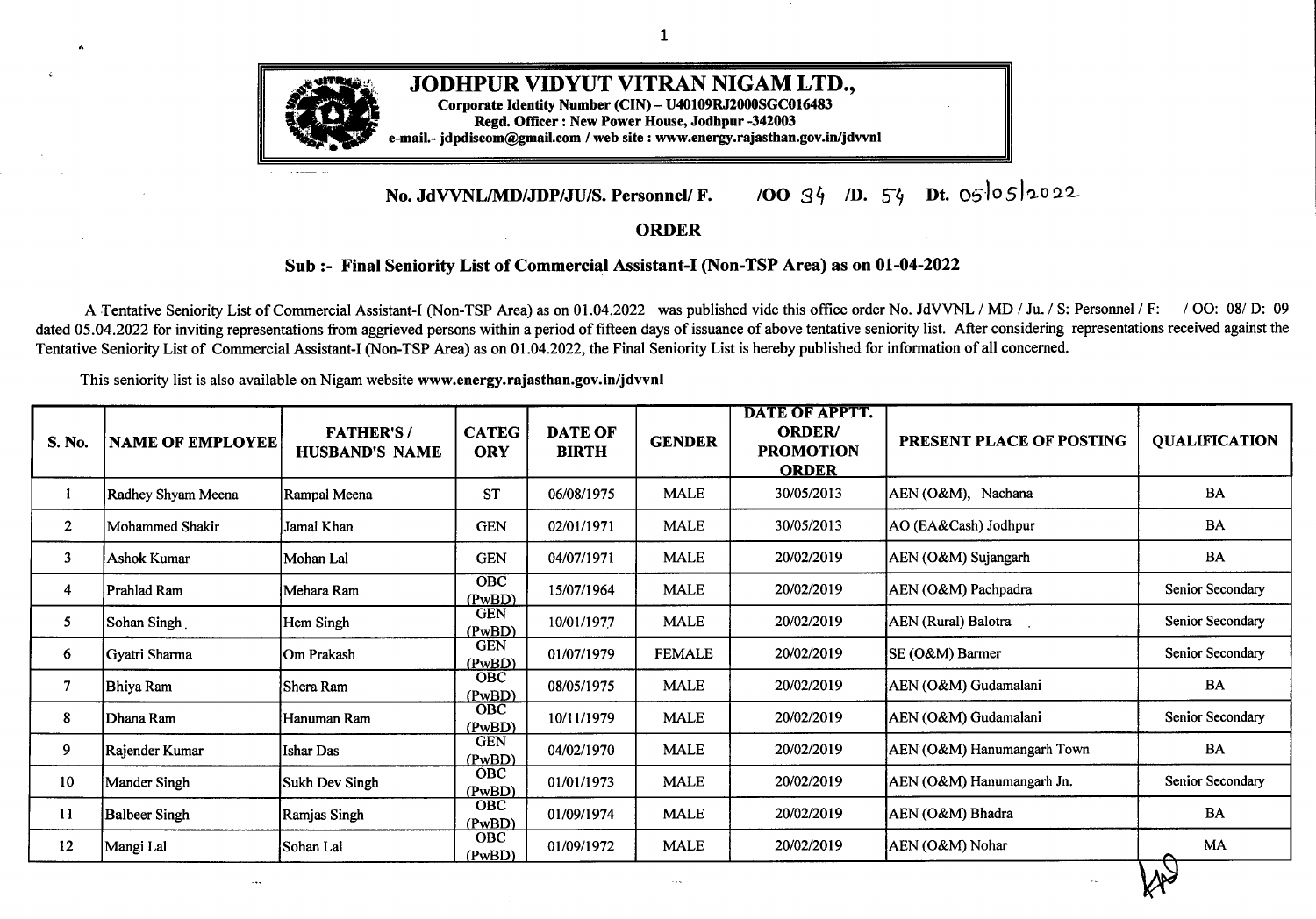| S. No. | <b>NAME OF EMPLOYEE</b> | <b>FATHER'S/</b><br><b>HUSBAND'S NAME</b> | <b>CATEG</b><br><b>ORY</b> | <b>DATE OF</b><br><b>BIRTH</b> | <b>GENDER</b>     | <b>DATE OF APPTT.</b><br><b>ORDER/</b><br><b>PROMOTION</b><br><b>ORDER</b> | PRESENT PLACE OF POSTING      | <b>QUALIFICATION</b> |
|--------|-------------------------|-------------------------------------------|----------------------------|--------------------------------|-------------------|----------------------------------------------------------------------------|-------------------------------|----------------------|
| 151    | Harish Choudhary        | Narayan Ram                               | OBC                        | 16/10/1987                     | <b>MALE</b>       | 20/02/2019                                                                 | XEN (DD-II) Bikaner           | <b>BA</b>            |
| 152    | Babu Khan               | Allah Deen                                | <b>GEN</b>                 | 28/08/1983                     | <b>MALE</b>       | 20/02/2019                                                                 | AEN (CSD-III), Pali           | Graduate             |
| 153    | Poonam                  | Nand Kishore                              | <b>GEN</b>                 | 10/01/1986                     | <b>FEMALE</b>     | 20/02/2019                                                                 | AEN (Civil) Sriganganagar     | Sr. Sec.             |
| 154    | Vijay Kumar Verma       | Shyam Lal                                 | <b>OBC</b>                 | 14/07/1979                     | <b>MALE</b>       | 20/02/2019                                                                 | AEN (O&M) Srikaranpur         | BA                   |
| 155    | Shiv Bhagwan            | Ram Kumar                                 | <b>GEN</b>                 | 25/07/1977                     | <b>MALE</b>       | 20/02/2019                                                                 | AEN (O&M) Bhadara             | <b>BA</b>            |
| 156    | Ritesh Chandra Dave     | Kailash Chandra                           | <b>GEN</b>                 | 25/01/1977                     | <b>MALE</b>       | 20/02/2019                                                                 | CE (MM) Jodhpur               | <b>B.COM</b>         |
| 157    | Mohd. Akaram            | Asgar Ali                                 | <b>OBC</b>                 | 15/07/1973                     | <b>MALE</b>       | 20/02/2019                                                                 | XEN (DD-I) Bikaner            | B.Sc.                |
| 158    | Renu                    | Chatur bhuj                               | OBC                        | 04/08/1990                     | <b>FEMALE</b>     | 20/02/2019                                                                 | AEN (M&P-II) Bikaner          | Sr. Sec.             |
| 159    | Mohd. Aarif Khan        | Usmaan Gani                               | OBC                        | 07/08/1986                     | <b>MALE</b>       | 20/02/2019                                                                 | SE (M&P-ZPC) Bikaner          | B. Com.              |
| 160    | Suvita Jat              | Ganga Bishan                              | <b>OBC</b>                 | 14/12/1987                     | <b>FEMALE</b>     | 20/02/2019                                                                 | AEN (O&M) Salasar             | Sr. Sec.             |
| 161    | Shelja Rathore          | Gopal Singh                               | <b>GEN</b>                 | 07/05/1992                     | <b>FEMALE</b>     | 20/02/2019                                                                 | On Deputation in RUVNL Jaipur | Sr. Sec.             |
| 162    | Narendra Kumar          | Kaina Ram                                 | OBC                        | 04/01/1988                     | <b>MALE</b>       | 20/02/2019                                                                 | AEN (O&M) Kharchi             | <b>BA</b>            |
| 163    | Vaibhav Gour            | Manohar Lal                               | <b>GEN</b>                 | 30/06/1989                     | $\textsf{MALE}{}$ | 20/02/2019                                                                 | Director (F.) Jodhpur         | <b>B.</b> Sc.        |
| 164    | Rajendra Singh          | Kishan Singh                              | <b>GEN</b>                 | 07/01/1987                     | <b>MALE</b>       | 20/02/2019                                                                 | <b>AEN</b> (Rural) Bikaner    | B.Sc.                |
| 165    | Jitendra Kumar          | Roop Singh                                | <b>OBC</b>                 | 05/12/1984                     | <b>MALE</b>       | 20/02/2019                                                                 | AEN (O&M) Sangaria            | Graduate             |
| 166    | Sonam Sankhla           | Hem Singh                                 | <b>OBC</b>                 | 01/07/1986                     | <b>FEMALE</b>     | 20/02/2019                                                                 | SE (IT) Jodhpur               | Graduate             |
| 167    | Manohari Devi           | Aad Ram                                   | OBC                        | 07/10/1983                     | <b>FEMALE</b>     | 20/02/2019                                                                 | AEN (O&M) Bhadara             | Sr. Sec.             |
| 168    | Ram Niwas Rajpurohit    | Narayan Singh                             | <b>GEN</b>                 | 15/01/1988                     | <b>MALE</b>       | 20/02/2019                                                                 | AEN (O&M) Pipar City          | MA                   |
| 169    | Abhishek Purohit        | Kailash Purohit                           | <b>GEN</b>                 | 28/12/1983                     | <b>MALE</b>       | 20/02/2019                                                                 | Sec (Admn.) Jodhpur           | Graduate MBA         |
| 170    | Kanhiya Lal             | Kali Charan Ranga                         | <b>GEN</b>                 | 30/09/1978                     | <b>MALE</b>       | 20/02/2019                                                                 | AEN (Rural) Bikaner           | M. Com.              |
| 171    | Usha Ramdeo             | Ram Prakash                               | <b>GEN</b>                 | 25/11/1962                     | <b>FEMALE</b>     | 20/02/2019                                                                 | AEN (CSD-A-I) Jodhpur         | Sr. Sec.             |
| 172    | Jyoti Saini             | Kanhiyalal                                | <b>OBC</b>                 | 15/05/1990                     | <b>FEMALE</b>     | 20/02/2019                                                                 | AEN (O&M) Sadulpur            | Sr. Sec.             |
| 173    | Varsha                  | Dinesh Gehlot                             | <b>OBC</b>                 | 30/06/1989                     | <b>FEMALE</b>     | 20/02/2019                                                                 | AEN (O&M) Balotra             | Sr. Sec.             |

 $W^2$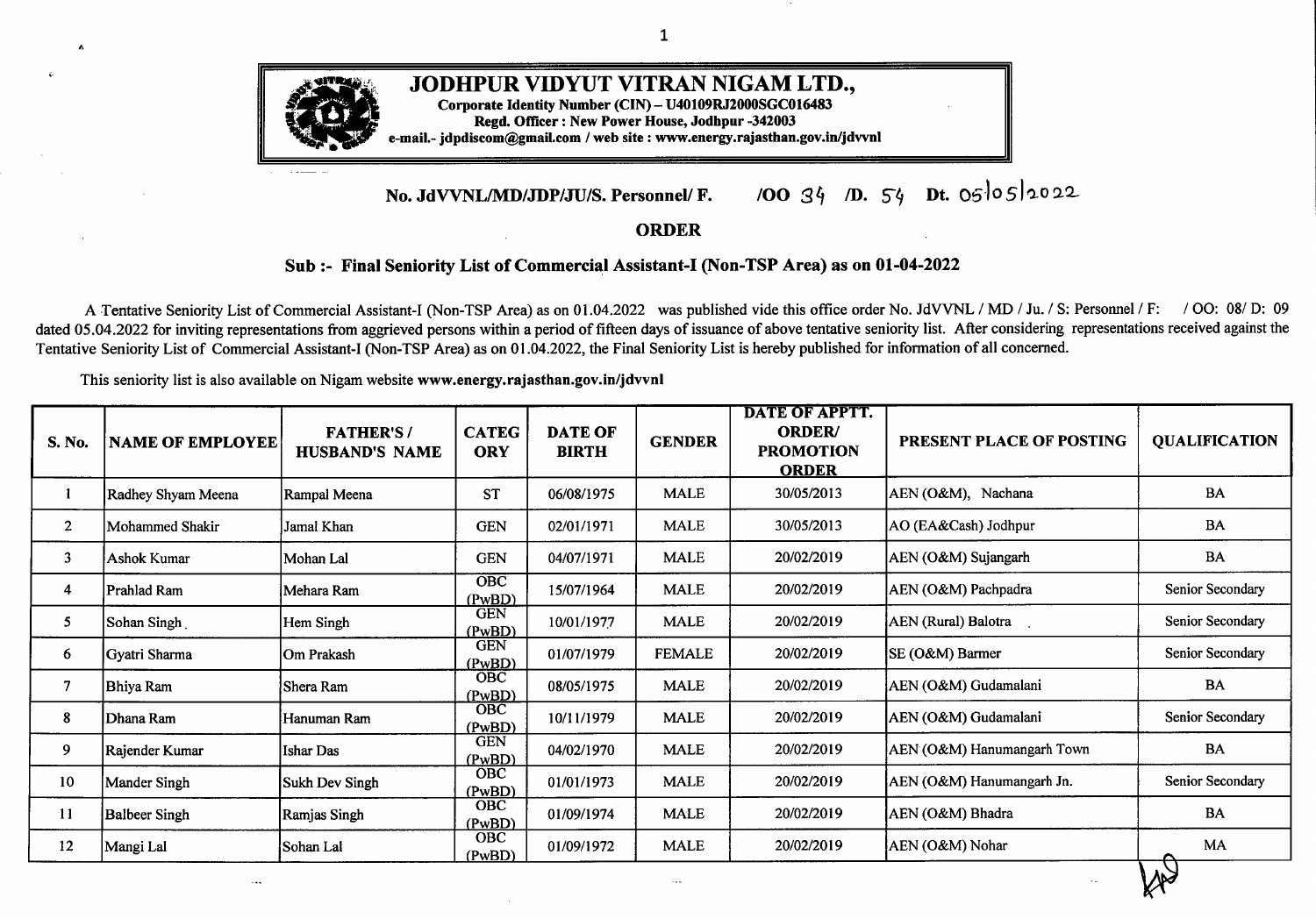| S. No. | <b>NAME OF EMPLOYEE</b>   | <b>FATHER'S/</b><br><b>HUSBAND'S NAME</b> | <b>CATEG</b><br><b>ORY</b> | <b>DATE OF</b><br><b>BIRTH</b> | <b>GENDER</b> | <b>DATE OF APPTT.</b><br><b>ORDER/</b><br><b>PROMOTION</b><br><b>ORDER</b> | PRESENT PLACE OF POSTING      | <b>QUALIFICATION</b> |
|--------|---------------------------|-------------------------------------------|----------------------------|--------------------------------|---------------|----------------------------------------------------------------------------|-------------------------------|----------------------|
| 174    | Deepak Kumar              | Shyam Sunder                              | <b>GEN</b>                 | 01/09/1992                     | <b>MALE</b>   | 20/02/2019                                                                 | AEN (O&M) Srikaranpur         | <b>B. Sc., B.Ed</b>  |
| 175    | Munendra Kumar Srivastava | Narendra Kumar Srivastava                 | <b>GEN</b>                 | 16/01/1983                     | <b>MALE</b>   | 20/02/2019                                                                 | DDP(Enq.) Jodhpur             | B. Sc., PGDLL        |
| 176    | Vishv Nath Partap Singh   | Vikram Singh Rathore                      | <b>GEN</b>                 | 02/12/1989                     | <b>MALE</b>   | 20/02/2019                                                                 | AEN (O&M) Ratangarh           | <b>BBA</b>           |
| 177    | Surendra Shringi          | Rajendra Shringi                          | <b>GEN</b>                 | 15/07/1987                     | <b>MALE</b>   | 20/02/2019                                                                 | On Deputation in RUVNL Jaipur | M.Sc.                |
| 178    | Jetha Ram                 | Chhotmal Mali                             | BC                         | 11/06/1987                     | <b>MALE</b>   | 20/02/2019                                                                 | XEN(O&M), Pokaran             | B.Sc. B.ed           |
| 179    | Sanjay Kumar Sahu         | Arjun Prasad Sahu                         | <b>GEN</b>                 | 12/07/1988                     | $\text{MALE}$ | 20/02/2019                                                                 | PO (DC) Bikaner               | MBA, PGDLL           |
| 180    | Arun Bishnoi              | Subhash Bishnoi                           | BC                         | 15/01/1990                     | <b>MALE</b>   | 20/02/2019                                                                 | SC (DC) Bikaner               | B.Tech.              |
| 181    | Simranjeet Singh          | Jasvinder Singh                           | $\mathbf{B}\mathbf{C}$     | 15/11/1988                     | <b>MALE</b>   | 20/02/2019                                                                 | AEN(O&M), Raisinghnagar       | <b>BCA</b>           |
| 182    | Hemant Singh Rajpurohit   | Kishan Singh Rajpurohit                   | <b>GEN</b>                 | 27/08/1982                     | <b>MALE</b>   | 20/02/2019                                                                 | AEN(O&M), Anoopgarh           | <b>B.</b> Pharma     |
| 183    | Parmanand Souran          | Kishna Ram Souran                         | BC                         | 02/02/1987                     | <b>MALE</b>   | 20/02/2019                                                                 | AEN (O&M) Upani               | <b>B.</b> Pharma     |
| 184    | Vikash Kumar Mishra       | Vijay Kumar Mishra                        | <b>GEN</b>                 | 20/05/1992                     | <b>MALE</b>   | 20/02/2019                                                                 | AEN (O&M) Bhadasar            | B.Sc.                |
| 185    | <b>Anshul Pareek</b>      | Deen Dayal Pareek                         | <b>GEN</b>                 | 06/06/1988                     | <b>MALE</b>   | 20/02/2019                                                                 | XEN (RTI) Jodhpur             | <b>BCA</b>           |
| 186    | Ramesh Dutt Modi          | Vishnu Dutt Modi                          | <b>GEN</b>                 | 07/08/1984                     | <b>MALE</b>   | 20/02/2019                                                                 | AEN(O&M), Upani               | MA, M. Phil          |
| 187    | Navrender Singh           | Jaskaran Singh                            | BC                         | 07/03/1988                     | <b>MALE</b>   | 20/02/2019                                                                 | AEN(O&M), Goluwala            | M.Sc.                |
| 188    | Rakesh Kumar Saini        | Jankilal Saini                            | BC                         | 04/12/1983                     | <b>MALE</b>   | 20/02/2019                                                                 | AEN (O&M) Taranagar           | BA., MBA             |
| 189    | Sandeep Singh             | Jagdish Singh                             | <b>GEN</b>                 | 04/02/1991                     | <b>MALE</b>   | 20/02/2019                                                                 | XEN (BFL), Bikaner            | MA                   |
| 190    | Vaishali Wadhwani         | Govind Lal Wadhwani                       | <b>GEN</b>                 | 18/01/1989                     | <b>FEMALE</b> | 20/02/2019                                                                 | On Deputation in RUVNL Jaipur | M.COM                |
| 191    | Abhishek Banjara          | Paras Banjara                             | <b>SBC</b>                 | 12/06/1988                     | <b>MALE</b>   | 20/02/2019                                                                 | AEN(O&M), Bhinmal             | BA, BBA, MBA         |
| 192    | Bhawana Jindal            | Mangat Rai Jindal                         | <b>GEN</b>                 | 15/10/1991                     | <b>FEMALE</b> | 20/02/2019                                                                 | XEN(O&M), Raisinghnagar       | BCA, MBA             |
| 193    | Sonal Sharma              | Gokul Singh Solanki                       | <b>GEN</b>                 | 26/05/1976                     | <b>FEMALE</b> | 20/02/2019                                                                 | ACOS, Bikaner                 | <b>B.COM</b>         |
| 194    | Priyanka Choudhary        | <b>Bhagwat Singh Choudhary</b>            | <b>GEN</b>                 | 06/11/1989                     | <b>FEMALE</b> | 20/02/2019                                                                 | AEN(CSD-A-II), Jodhpur        | <b>MBA</b>           |
| 195    | Monika Jhanwer            | Purushotam Jhanwer                        | <b>GEN</b>                 | 04/09/1991                     | <b>FEMALE</b> | 20/02/2019                                                                 | AEN (CSD-I) Sriganganagar     | <b>BCA</b>           |
| 196    | Vinita Solanki            | Madan Singh Solanki                       | BC                         | 10/04/1989                     | <b>FEMALE</b> | 20/02/2019                                                                 | AEN(CSD-C-III), Jodhpur       | <b>B.</b> Sc.        |

 $\frac{1}{2}$ 

 $\mathcal{L}$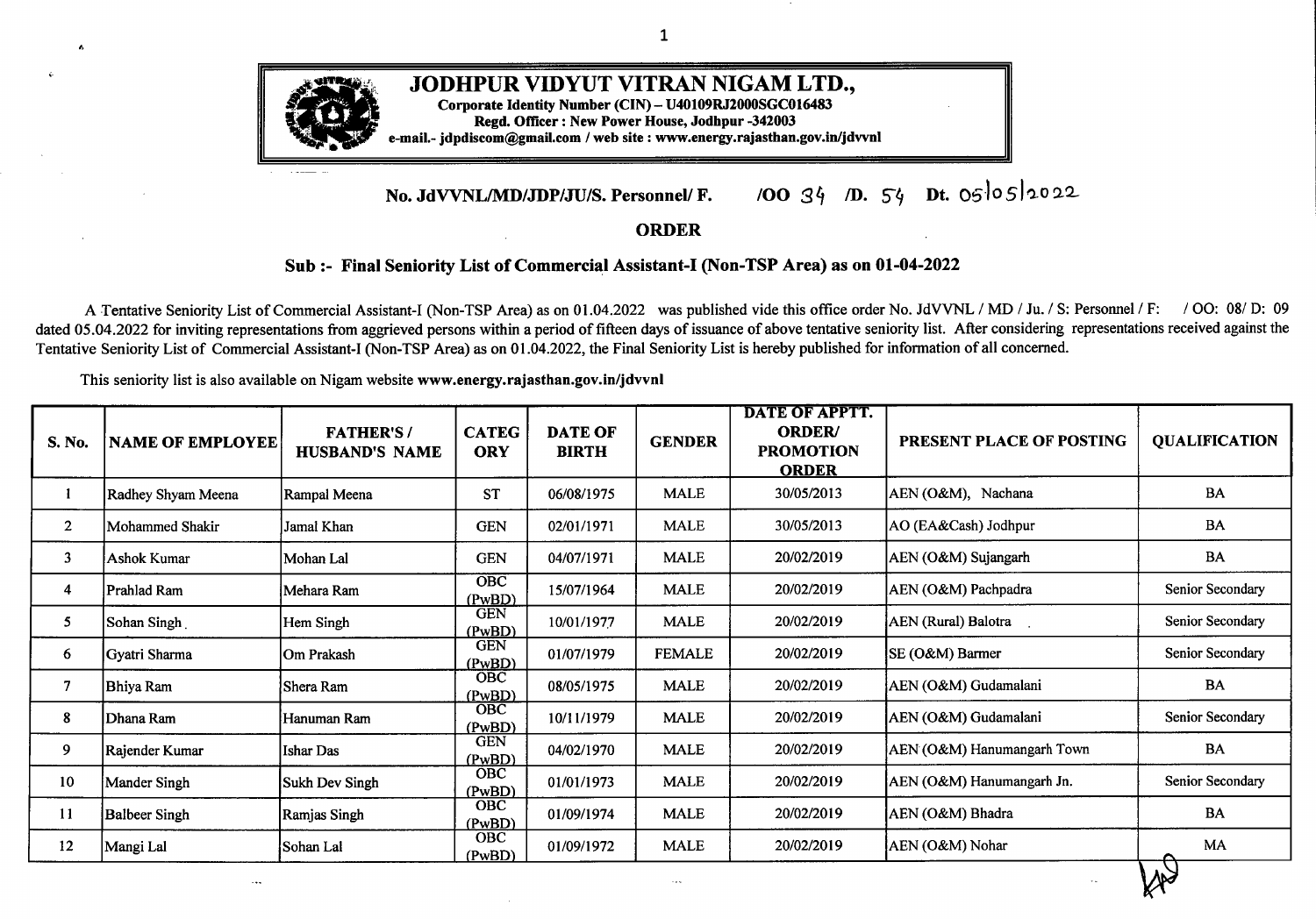$\mathcal{A}^{\mathcal{A}}$ 

....

 $-10$ 

 $\mathcal{A}$ 

| S. No. | <b>NAME OF EMPLOYEE</b> | <b>FATHER'S/</b><br><b>HUSBAND'S NAME</b> | <b>CATEG</b><br><b>ORY</b> | <b>DATE OF</b><br><b>BIRTH</b> | <b>GENDER</b> | DATE OF APPTT.<br><b>ORDER/</b><br><b>PROMOTION</b><br><b>ORDER</b> | PRESENT PLACE OF POSTING      | <b>QUALIFICATION</b> |
|--------|-------------------------|-------------------------------------------|----------------------------|--------------------------------|---------------|---------------------------------------------------------------------|-------------------------------|----------------------|
| 197    | Shweta Mathur           | Badri Lal Mathur                          | <b>GEN</b>                 | 20/03/1987                     | <b>FEMALE</b> | 20/02/2019                                                          | AEN (O&M) Mandore             | M. COM               |
| 198    | Lata Rani               | Daulat Ram                                | <b>GEN</b>                 | 19/03/1991                     | FEMALE        | 20/02/2019                                                          | XEN (O&M) Raisinghnagar       | <b>BCA</b>           |
| 199    | Nidhi Gehlot            | Dilip Kumar Gehlot                        | BC                         | 01/06/1989                     | <b>FEMALE</b> | 20/02/2019                                                          | ZCE(JDZ), Jodhpur             | <b>BCA</b>           |
| 200    | Seema Fageria           | Ram Karan Fageria                         | <b>GEN</b>                 | 02/07/1989                     | <b>FEMALE</b> | 20/02/2019                                                          | On Deputation in RUVNL Jaipur | MA, B.ed             |
| 201    | Aarti Gupta             | Jagdish Prasad Gupta                      | <b>GEN</b>                 | 28/05/1986                     | <b>FEMALE</b> | 20/02/2019                                                          | On Deputation RUIDP, Jaipur   | B.Sc., M.Sc.         |
| 202    | Choudhary Champavathy   | Manoj Kumar                               | BC                         | 02/01/1980                     | <b>FEMALE</b> | 20/02/2019                                                          | AEN (O&M), Bilara             | B.Com., LLB          |
| 203    | Neha Middha             | Ashok Kumar Middha                        | <b>GEN</b>                 | 26/09/1989                     | <b>FEMALE</b> | 20/02/2019                                                          | AEN (O&M) Padampur            | MA, MBA              |
| 204    | Parul Purohit           | Naresh Kumar Purohit                      | <b>GEN</b>                 | 25/11/1986                     | <b>FEMALE</b> | 20/02/2019                                                          | SE(DC), Bikaner               | M.Sc.                |
| 205    | <b>Avtar Singh</b>      | Jai Singh                                 | <b>SC</b>                  | 20/07/1985                     | <b>MALE</b>   | 20/02/2019                                                          | AEN(O&M), Padru               | <b>MCA</b>           |
| 206    | Vijay Chauhan           | Om Prakash Chauhan                        | <b>SC</b>                  | 29/05/1987                     | <b>MALE</b>   | 20/02/2019                                                          | AEN(CSD-B-VI), Jodhpur        | M. Sc.               |
| 207    | Neetu Singh             | <b>Ram Singh</b>                          | <b>SC</b>                  | 31/10/1983                     | <b>FEMALE</b> | 20/02/2019                                                          | AEN(CSD-D-II), Jodhpur        | <b>MBA</b>           |
| 208    | Gutti Ram Meena         | Lohde Ram Meena                           | ${\bf ST}$                 | 11/07/1979                     | <b>MALE</b>   | 20/02/2019                                                          | AEN(O&M), Luni                | <b>BA</b>            |
| 209    | Lokesh Kumar Meena      | Shriram Meena                             | <b>ST</b>                  | 22/11/1989                     | <b>MALE</b>   | 20/02/2019                                                          | On Deputation in RUVNL Jaipur | B.Sc.                |
| 210    | Kavish Solanki          | Rajkumar Solanki                          | <b>ST</b>                  | 06/12/1987                     | <b>MALE</b>   | 20/02/2019                                                          | SE(DC), Jodhpur               | <b>BCA</b>           |
| 211    | Vandana Kumari Meena    | Ram Charan Meena                          | <b>ST</b>                  | 10/10/1988                     | <b>FEMALE</b> | 20/02/2019                                                          | SE(O&M), Sirohi               | MA                   |
| 212    | Nand Kishore Meghwal    | Raju Ram                                  | <b>SC</b>                  | 04/06/1987                     | <b>MALE</b>   | 20/02/2019                                                          | AEN (O&M) Jasrasar            | B.Sc.                |
| 213    | Dilip Kumar             | Poona Ram                                 | <b>SC</b>                  | 01/07/1989                     | <b>MALE</b>   | 20/02/2019                                                          | AEN (O&M) Bagra               | <b>BA</b>            |
| 214    | Banti Devi              | <b>Balwant Singh</b>                      | <b>SC</b>                  | 01/07/1983                     | <b>FEMALE</b> | 20/02/2019                                                          | AEN (O&M) Pilibanga           | MA                   |
| 215    | Rajni Dhawal            | Vijay Kumar Dhawal                        | <b>SC</b>                  | 19/09/1990                     | <b>FEMALE</b> | 20/02/2019                                                          | AEN (CSD-I), Barmer           | BA, MA               |
| 216    | Sunil Rain              | Prabhu Dayal                              | <b>SC</b>                  | 29/09/1985                     | <b>MALE</b>   | 20/02/2019                                                          | AEN(O&M), Bajju               | M.Sc.                |
| 217    | Sandeep Meena.          | Leeladhar Meena                           | <b>ST</b>                  | 03/03/1990                     | <b>MALE</b>   | 20/02/2019                                                          | AEN(O&M), Tibbi               | <b>BA</b>            |
| 218    | Rajender Kumar Meena    | Manphool Meena                            | <b>ST</b>                  | 22/02/1983                     | <b>MALE</b>   | 20/02/2019                                                          | AEN(M&P-II), Bikaner          | <b>BA</b>            |
| 219    | Bajrang Lal Meena       | Lakshmi Narayan                           | <b>ST</b>                  | 08/04/1985                     | <b>MALE</b>   | 20/02/2019                                                          | AEN(O&M), Salasar             | <b>B.A.</b>          |

 $\mathcal{A}$ 

 $W^3$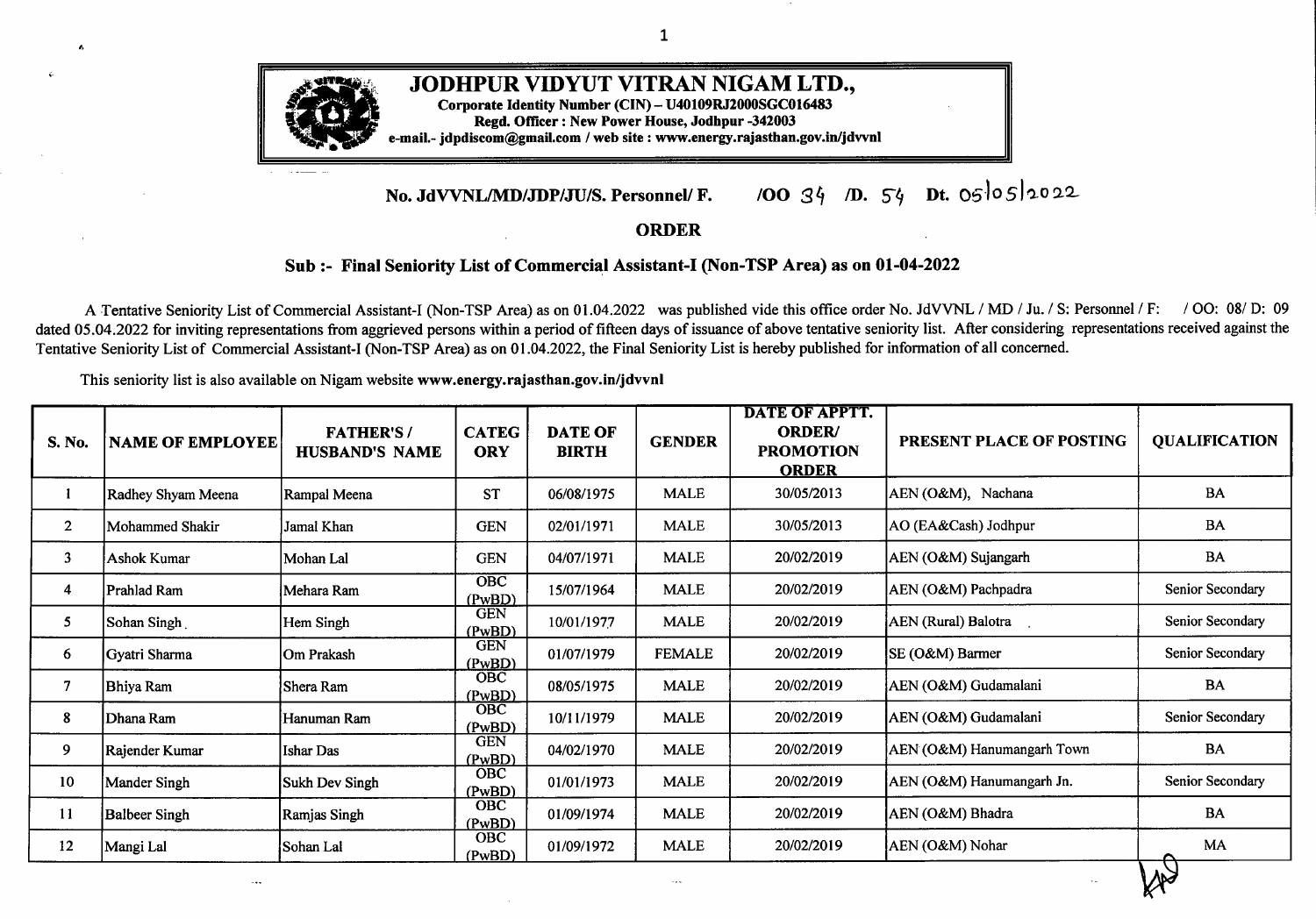| S. No. | <b>NAME OF EMPLOYEE</b> | <b>FATHER'S/</b><br><b>HUSBAND'S NAME</b> | <b>CATEG</b><br><b>ORY</b> | <b>DATE OF</b><br><b>BIRTH</b> | <b>GENDER</b> | <b>DATE OF APPTT.</b><br><b>ORDER/</b><br><b>PROMOTION</b><br><b>ORDER</b> | PRESENT PLACE OF POSTING   | <b>QUALIFICATION</b> |
|--------|-------------------------|-------------------------------------------|----------------------------|--------------------------------|---------------|----------------------------------------------------------------------------|----------------------------|----------------------|
| 220    | Dinesh Kumar            | Harji Ram                                 | <b>SC</b>                  | 16/06/1988                     | <b>MALE</b>   | 20/02/2019                                                                 | AEN (O&M) Desuri           | MCA, BCA             |
| 221    | Vikram                  | Bhanwar Lal                               | <b>SC</b>                  | 24/06/1982                     | MALE          | 23/10/2019                                                                 | AEN (O&M) Bidasar          | $BE$ (IT)            |
| 222    | Nand Kishore Meena      | Sedu Ram                                  | <b>ST</b>                  | 09/07/1984                     | <b>MALE</b>   | 20/02/2019                                                                 | SE (O&M) Sirohi            | BA                   |
| 223    | Jitendra Chouhan        | Sh. Shyam lal Chouhan                     | <b>SC</b>                  | 04/10/1989                     | <b>MALE</b>   | 20/02/2019                                                                 | AEN (Rural) Jaisalmer      | B.Sc. / B.Ed.        |
| 224    | Manju Bala              | Ravindra Kumar                            | SC                         | 01/01/1988                     | <b>FEMALE</b> | 20/02/2019                                                                 | XEN (O&M) Sangria          | BA                   |
| 225    | Kailash Ram             | Bhana Ram                                 | <b>SC</b>                  | 07/09/1984                     | <b>MALE</b>   | 20/02/2019                                                                 | AEN (O&M) Mandar           | <b>BA</b>            |
| 226    | Rajesh Kumar            | Shankar Lal                               | OBC                        | 12/03/1987                     | <b>MALE</b>   | 12/03/2020                                                                 | AEN (O&M) Srivijaynagar    | <b>BA</b>            |
| 227    | Savita Chhabra          | Nand Lal Chhabra                          | <b>GEN</b>                 | 09/06/1987                     | <b>FEMALE</b> | 12/03/2020                                                                 | AO (O&M) Sriganganagar     | M. COM, MCM          |
| 228    | Poonam Verma            | Nathu Ram Verma                           | BC                         | 03/07/1987                     | <b>FEMALE</b> | 12/03/2020                                                                 | SE (O&M) Sriganganagar     | BA                   |
| 229    | Laxmi Choudhary         | Bhawani Shankar<br>Choudhary              | BC                         | 24/07/1987                     | <b>FEMALE</b> | 12/03/2020                                                                 | AEN(Rrural), Bikaner       | M.COM                |
| 230    | Ramchandar Siyag        | Mohan Ram Siyag                           | $\overline{BC}$<br>(PwBD)  | 15/07/1988                     | <b>MALE</b>   | 12/03/2020                                                                 | AEN(O&M), Upani            |                      |
| 231    | Sandeep Shrimali        | Ramgopal Shrimali                         | <b>GEN</b><br>(PwBD)       | 16/02/1985                     | <b>MALE</b>   | 12/03/2020                                                                 | SE(DC) Bikaner             | <b>B.Sc. MBA</b>     |
| 232    | Om Nath                 | Mohan Nath                                | BC<br>(PwBD)               | 14/05/1985                     | <b>MALE</b>   | 12/03/2020                                                                 | AEN(O&M-I), Sri Dungargarh | MA                   |
| 233    | Bhagirath Choudhary     | Lala Ram                                  | OBC                        | 17/07/1979                     | <b>MALE</b>   | 12/03/2020                                                                 | AEN (CSD-B-V) Jodhpur      | BA                   |
| 234    | Devi Lal                | Gumna Ram                                 | <b>OBC</b>                 | 10/07/1990                     | <b>MALE</b>   | 12/03/2020                                                                 | AEN (O&M) Chandan          | <b>BA</b>            |
| 235    | Sumit Kumar             | Daresh Kumar                              | <b>GEN</b>                 | 02/06/1982                     | <b>MALE</b>   | 12/03/2020                                                                 | XEN (DDUGJY) Sriganganagar | <b>BA</b>            |
| 236    | Vijendra Singh          | <b>Bahadur Singh</b>                      | <b>GEN</b><br>(PwBD)       | 29/06/1980                     | <b>MALE</b>   | 12/03/2020                                                                 | AEN (O&M) Gogamedi         | <b>BA</b>            |
| 237    | Raghuveer Sharma        | <b>Bharat Kumar</b>                       | <b>GEN</b>                 | 20/06/1986                     | <b>MALE</b>   | 12/03/2020                                                                 | AEN (O&M) Pilibanga        | BA, MA, B.Ed.        |
| 238    | Munni Devi              | Nand Kishore                              | OBC                        | 05/07/1988                     | <b>FEMALE</b> | 12/03/2020                                                                 | XEN (O&M) Jaitaran         | Sr. Sec.             |
| 239    | Uma Shanker Vyas        | Kishan Kumar                              | <b>GEN</b>                 | 05/08/1982                     | <b>MALE</b>   | 12/03/2020                                                                 | PO (DC) Bikaner            | M.Com                |
| 240    | Anil Vyas               | Kedar Prasad Vyas                         | GEN                        | 10/05/1988                     | <b>MALE</b>   | 20/04/2020                                                                 | AEN (O&M) Khajuwala        | BA., MBA             |
| 241    | Harshvardhan            | Gajendra Singh                            | <b>GEN</b>                 | 01/07/1993                     | <b>MALE</b>   | 12/03/2020                                                                 | XEN (O&M) Falna            | B. Com.              |
| 242    | Jitendra Kumar Gurjar   | Mohar Singh                               | <b>SBC</b>                 | 26/01/1990                     | MALE          | 12/03/2020                                                                 | SE (BFL) Jaisalmer         | <b>BA</b>            |
|        |                         |                                           |                            |                                |               |                                                                            |                            | <b>RA</b>            |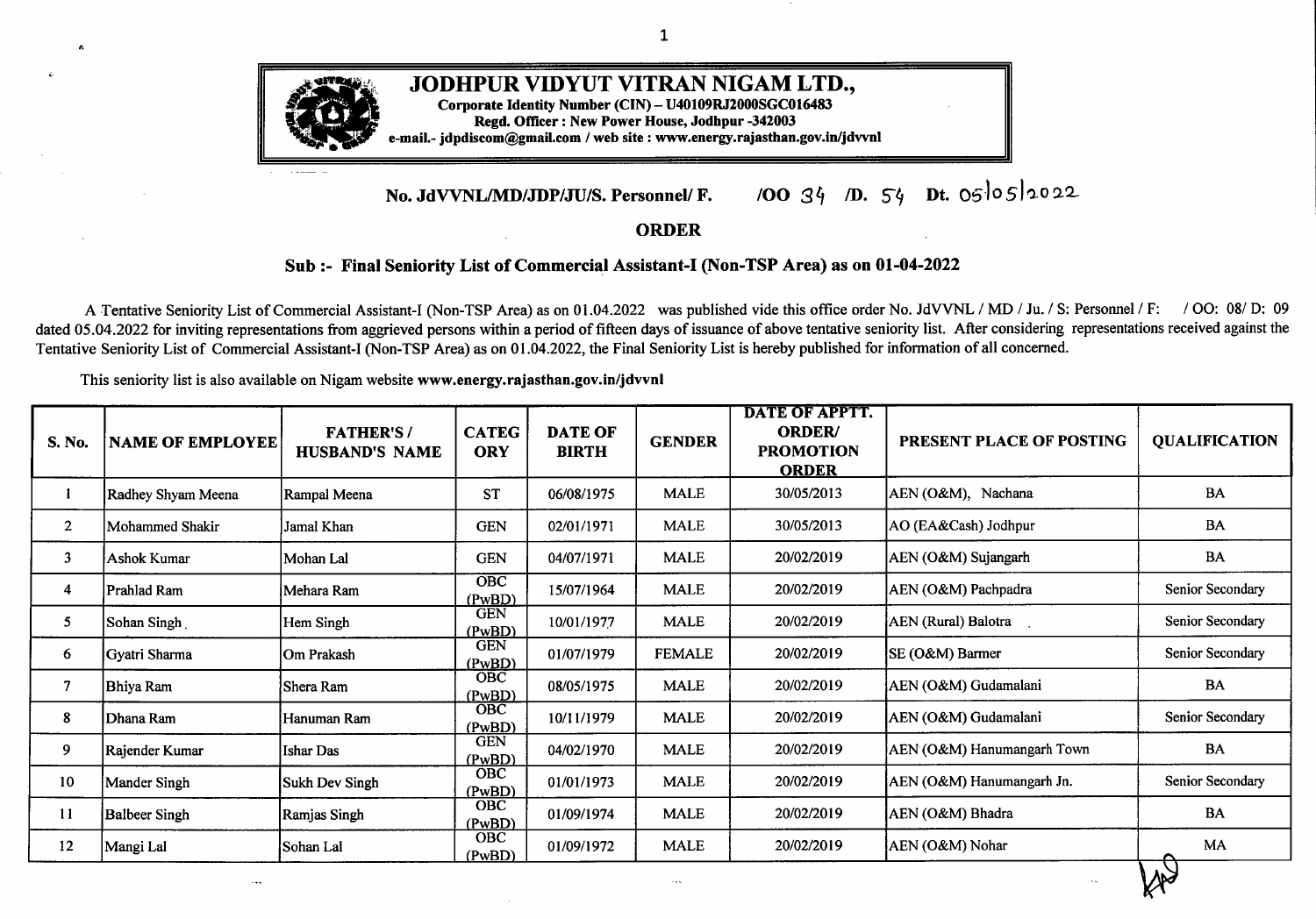| $\bullet$<br>S. No. | <b>NAME OF EMPLOYEE</b>       | <b>FATHER'S/</b><br><b>HUSBAND'S NAME</b> | <b>CATEG</b><br><b>ORY</b> | <b>DATE OF</b><br><b>BIRTH</b> | <b>GENDER</b> | <b>DATE OF APPTT.</b><br><b>ORDER/</b><br><b>PROMOTION</b><br><b>ORDER</b> | PRESENT PLACE OF POSTING      | <b>QUALIFICATION</b>       |
|---------------------|-------------------------------|-------------------------------------------|----------------------------|--------------------------------|---------------|----------------------------------------------------------------------------|-------------------------------|----------------------------|
| 243                 | Narendra Kumar Ramdev         | Tulsi Das Ramdev                          | <b>GEN</b>                 | 25/12/1983                     | <b>MALE</b>   | 12/03/2020                                                                 | SE (DC) Jodhpur               | <b>BA</b>                  |
| 244                 | Anil Purohit                  | Gopi Kishan Purohit                       | <b>GEN</b>                 | 17/08/1978                     | <b>MALE</b>   | 12/03/2020                                                                 | AEN (CSD-D-II) Jodhupr        | <b>MBA</b>                 |
| 245                 | Sunil Kumar                   | Shyam Singh                               | <b>SC</b>                  | 03/10/1982                     | <b>MALE</b>   | 12/03/2020                                                                 | AEN (C-II) Sriganganagar      | MA, B.Ed, MBA<br>(Finance) |
| 246                 | Pankaj Kumar Lekhala          | <b>Bhanwar</b> Lal                        | <b>SC</b>                  | 01/06/1983                     | <b>MALE</b>   | 26.07.2021                                                                 | ACOS, Bikaner                 | B.Sc.                      |
| 247                 | Sunder Lal Meghwal            | Himta Ram                                 | <b>SC</b>                  | 03/03/1983                     | <b>MALE</b>   | 12/03/2020                                                                 | AEN (O&M) Nokha               | <b>BA</b>                  |
| 248                 | Hari Om                       | Ramdas                                    | <b>SC</b>                  | 15/05/1988                     | <b>MALE</b>   | 12/03/2020                                                                 | XEN (DDUGJY) Sriganganagar    | BA                         |
| 249                 | Prakash Kumar Meena           | Bada Ram                                  | ST<br>(PwBD)               | 12/06/1987                     | <b>MALE</b>   | 12/03/2020                                                                 | AEN (O&M) Pindwara            | <b>BA</b>                  |
| 250                 | Praveen Chawla                | Ram Kishan                                | <b>SC</b>                  | 30/09/1989                     | <b>MALE</b>   | 12/03/2020                                                                 | AEN (Rural) Hanumangarh Jn.   | <b>B.Pharma</b>            |
| 251                 | Madhav Lal Meghwal            | Chogga Lal                                | <b>SC</b>                  | 15/06/1989                     | <b>MALE</b>   | 12/03/2020                                                                 | SE (O&M) Sirohi               | MA                         |
| 252                 | Phulanta                      | Devendra Singh Meena                      | <b>ST</b>                  | 15/03/1989                     | <b>FEMALE</b> | 12/03/2020                                                                 | AEN (HTM-III) Jodhpur         | BA                         |
| 253                 | Kapil Mathur                  | Dwarka Das Mathur                         | <b>GEN</b>                 | 21/09/1984                     | <b>MALE</b>   | 25/06/2020                                                                 | SE (CC) Jodhpur               | MBA (Finance)              |
| 254                 | Rakesh Bissa                  | Hemant Bissa                              | <b>GEN</b>                 | 31/12/1980                     | <b>MALE</b>   | 25/06/2020                                                                 | AO (DC) Bikaner               | B.Sc.                      |
| 255                 | Rajendra Singh                | Satya Narain                              | <b>OBC</b>                 | 29/11/1989                     | <b>MALE</b>   | 25/06/2020                                                                 | AEN (O&M) Kolayat             | <b>BA</b>                  |
| 256                 | Vanita                        | Arvind Chouhan                            | <b>OBC</b>                 | 29/06/1982                     | <b>FEMALE</b> | 25/06/2020                                                                 | SE (Vig.) Jodhpur             | M.A., DCLL                 |
| 257                 | <b>Inder Singh Rajpurohit</b> | <b>Bhanwar Singh</b>                      | <b>GEN</b>                 | 10/07/1986                     | <b>MALE</b>   | 25/06/2020                                                                 | AEN (O&M) Phalodi             | MA                         |
| 258                 | Kusum Lata                    | Mahesh Kumar                              | <b>GEN</b>                 | 05/10/1989                     | <b>FEMALE</b> | 25/06/2020                                                                 | AO (O&M) Churu                | BA.                        |
| 259                 | Sunita Saini                  | Kanhiyalal                                | OBC                        | 01/01/1989                     | <b>FEMALE</b> | 25/06/2020                                                                 | AEN (O&M) Sadulpur            | BA, B.Ed.                  |
| 260                 | Harshit Mathur                | Dinesh Mathur                             | <b>GEN</b>                 | 01/04/1990                     | <b>MALE</b>   | 25/06/2020                                                                 | AEN (CSD-D-IV) Jodhpur        | <b>BCA</b>                 |
| 261                 | Navneet Singh                 | Anop Singh                                | <b>GEN</b>                 | 31/10/1988                     | <b>MALE</b>   | 25/06/2020                                                                 | SE (O&M) Hanumangarh Junction | <b>BA</b>                  |
| 262                 | Radheshyam Bhati              | Surajbhan Bhati                           | <b>GEN</b>                 | 04/09/1984                     | <b>MALE</b>   | 25/06/2020                                                                 | AEN (O&M) Bidasar             | MA, M. Phil                |
| 263                 | Ankush Sidana                 | Ram Lal Sidana                            | <b>GEN</b>                 | 14/11/1982                     | <b>MALE</b>   | 25/06/2020                                                                 | AEN(O&M), Suratgarh.          | B.Sc. M.Sc                 |
| 264                 | Sohit Joshi                   | Badri Dass Joshi                          | <b>GEN</b>                 | 09/01/1985                     | <b>MALE</b>   | 25/06/2020                                                                 | SE(M&P-ZPC), Bikaner          | M.Sc                       |
| 265                 | Pawan Kumar                   | <b>Balram</b>                             | BC                         | 19/11/1986                     | <b>MALE</b>   | 25/06/2020                                                                 | AEN(O&M), Anoopgarh           | BA, M.COM                  |
|                     |                               |                                           |                            |                                |               |                                                                            |                               | Xv>                        |

• · g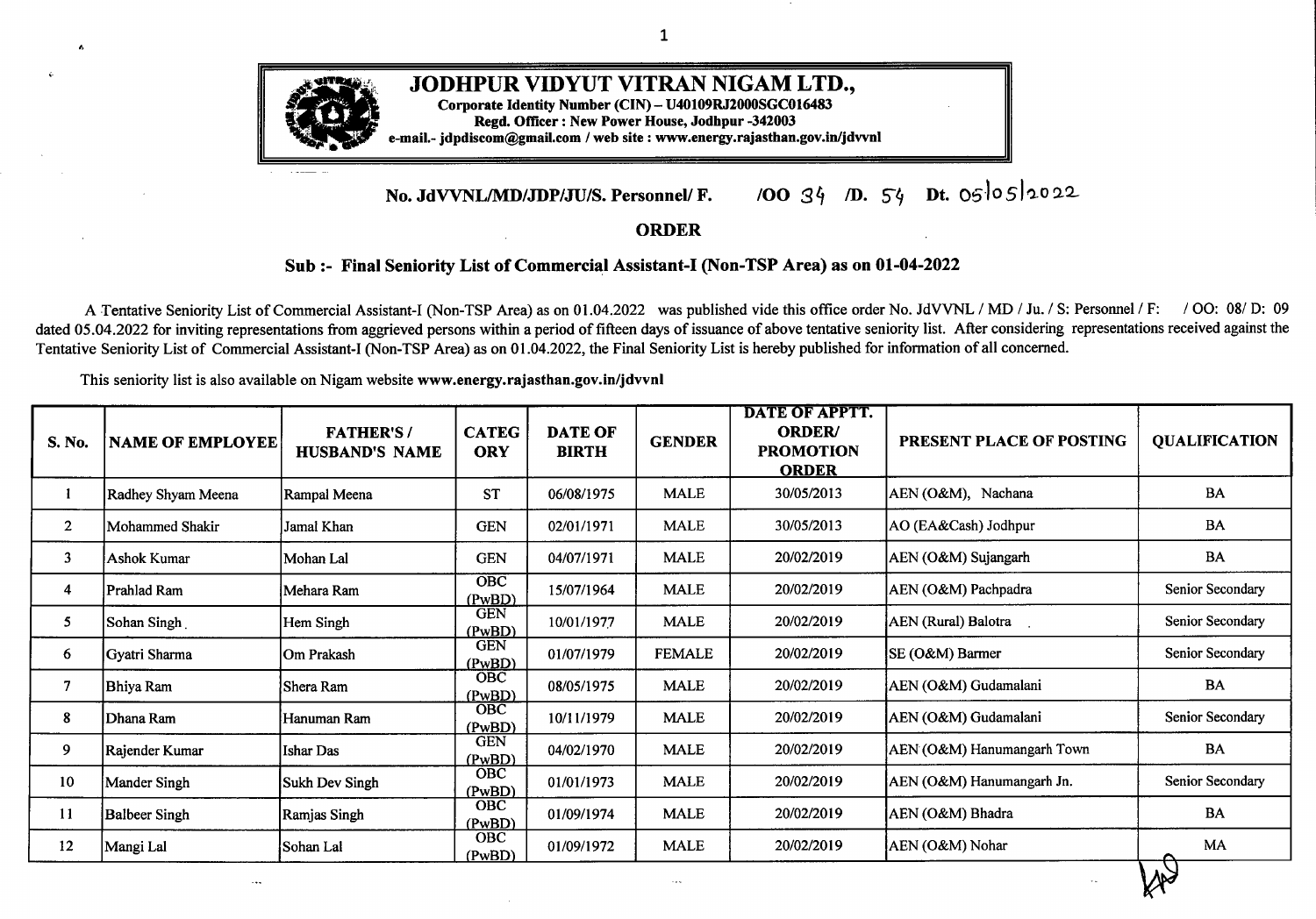| S. No. | <b>NAME OF EMPLOYEE</b>                          | <b>FATHER'S/</b><br><b>HUSBAND'S NAME</b> | <b>CATEG</b><br><b>ORY</b> | <b>DATE OF</b><br><b>BIRTH</b> | <b>GENDER</b> | <b>DATE OF APPTT.</b><br><b>ORDER/</b><br><b>PROMOTION</b><br><b>ORDER</b> | PRESENT PLACE OF POSTING  | <b>QUALIFICATION</b>                     |
|--------|--------------------------------------------------|-------------------------------------------|----------------------------|--------------------------------|---------------|----------------------------------------------------------------------------|---------------------------|------------------------------------------|
| 266    | Gaurav Purohit                                   | Shyam Sunder Purohit                      | <b>GEN</b>                 | 29/11/1990                     | <b>MALE</b>   | 25/06/2020                                                                 | AEN (CSD-C-I) Jodhpur     | B. Tech.                                 |
| 267    | Girish Yadav                                     | Shiv Kumar Yadav                          | BC                         | 26/11/1984                     | <b>MALE</b>   | 25/06/2020                                                                 | AO (O&M) Hanumangarh      | BA, M.Sc. MCA                            |
| 268    | Manjeet Kumar                                    | Ramjee Lal                                | BC<br>(PwBD)               | 17/06/1980                     | <b>MALE</b>   | 25/06/2020                                                                 | AEN(RURAL), Sriganganagar | <b>BA</b>                                |
| 269    | Mohan Lal Parihar                                | Bakta Ram Parihar                         | BC                         | 10/01/1970                     | <b>MALE</b>   | 25/06/2020                                                                 | AO(O&M), Mathaniya        | Graduate                                 |
| 270    | Surender Singh                                   | Shri Samunder Singh                       | <b>GEN</b>                 | 15/08/1964                     | <b>MALE</b>   | 25/06/2020                                                                 | AEN (CSD-C-IV) Jodhpur    | BA                                       |
| 271    | Chandni Joshi                                    | Ramraj Joshi                              | <b>GEN</b>                 | 20/11/1982                     | <b>FEMALE</b> | 25/06/2020                                                                 | XEN (MIS) Jodhpur         | MA                                       |
| 272    | Kanta Kumari                                     | Hari Singh                                | <b>OBC</b>                 | 11/11/1994                     | <b>FEMALE</b> | 25/06/2020                                                                 | AEN (O&M) Taranagar       | <b>BA</b>                                |
| 273    | Tarun Kumar Dave                                 | Kishori Lal Dave                          | <b>GEN</b>                 | 31/10/1990                     | <b>MALE</b>   | 25/06/2020                                                                 | ZCE (Bmr Zone) Barmer     | BA                                       |
| 274    | Poonaram                                         | Budharam                                  | <b>BC</b>                  | 01/06/1986                     | <b>MALE</b>   | 25/06/2020                                                                 | AEN (O&M) Bap             | <b>BA</b>                                |
| 275    | Jitendra Kumar Pania                             | Govind Lal Pania                          | <b>GEN</b>                 | 08/09/1986                     | <b>MALE</b>   | 25/06/2020                                                                 | Sr. Ao (BZ) Bikaner       | B.Com, M.Com, MBA                        |
| 276    | <b>Basant Kumar</b>                              | Madan Gopal                               | <b>GEN</b>                 | 07/02/1985                     | <b>MALE</b>   | 25/06/2020                                                                 | <b>ACOS, Bikaner</b>      | <b>B.Com</b>                             |
| 277    | Praveen Singh Rathore                            | Satyanarayan Singh Rathore                | <b>GEN</b>                 | 03/03/1990                     | <b>MALE</b>   | 25/06/2020                                                                 | AEN (O&M) Matora          | <b>MBA</b>                               |
| 278    | Yashodhara Sengar                                | Ashok Singh Sengar                        | <b>GEN</b>                 | 08/01/1985                     | <b>FEMALE</b> | 25/06/2020                                                                 | ZCE (BZ) Bikaner          | MA, M. Phil (RTI)                        |
| 279    | Kishan Kumar Harsh                               | Shyam Sundar                              | <b>GEN</b>                 | 15/06/1985                     | <b>MALE</b>   | 25/06/2020                                                                 | SE (M&P-ZPC) Bikaner      | MA                                       |
| 280    | Mubarak Ali                                      | Sh. Mohd. Amin                            | OBC                        | 05/03/1987                     | <b>MALE</b>   | 25/06/2020                                                                 | AEN (O&M) Loonkaransar    | <b>BCA, M.Sc (C.S.)</b>                  |
| 281    | Harshvardhan Singh Rathore Bhagwat Singh Rathore |                                           | <b>GEN</b>                 | 04/06/1992                     | <b>MALE</b>   | 25/06/2020                                                                 | AEN(O&M) Borunda          | M.Com.                                   |
| 282    | Ghanshyam Maru                                   | <b>Bhanwar Lal</b>                        | OBC                        | 10/12/1986                     | <b>MALE</b>   | 25/06/2020                                                                 | AEN (O&M) Deshnok         | <b>BA</b>                                |
| 283    | Satish Kumar                                     | Dharamveer                                | <b>OBC</b>                 | 30/01/1990                     | <b>MALE</b>   | 25/06/2020                                                                 | XEN (BFL) Bikaner         | M.Sc (Biotechnology),<br>MA(Rajasthani), |
| 284    | Sandeep Saraswat                                 | Shiv Ratan                                | <b>GEN</b>                 | 30/03/1990                     | <b>MALE</b>   | 25/06/2020                                                                 | SE (M&P-ZPC) Bikaner      | B.Com,                                   |
| 285    | Shiv Ratan Verma                                 | Gyan Chand Verma                          | OBC                        | 06/12/1991                     | <b>MALE</b>   | 25/06/2020                                                                 | AEN (M&P-I) Sriganganagar | M.A., B.ED,                              |
| 286    | Nitin Kumar                                      | Vinod Kumar                               | <b>GEN</b>                 | 06/10/1984                     | <b>MALE</b>   | 25/06/2020                                                                 | AEN (Rural) Nokha         | M.Com                                    |
| 287    | Somveer Sharma                                   | Sube Singh                                | <b>GEN</b>                 | 16/06/1987                     | <b>MALE</b>   | 25/06/2020                                                                 | AEN (O&M) Sadulpur        | MA B.Ed                                  |
| 288    | Vishnu Gopal Khatri                              | Ramesh Kumar Khatri                       | <b>GEN</b>                 | 16/03/1989                     | <b>MALE</b>   | 25/06/2020                                                                 | XEN (M&P) Bikaner         | B.com, PCDCA, MSCCS                      |
|        |                                                  |                                           |                            |                                |               |                                                                            |                           | $\lambda\lambda$                         |



.

 $\cdot$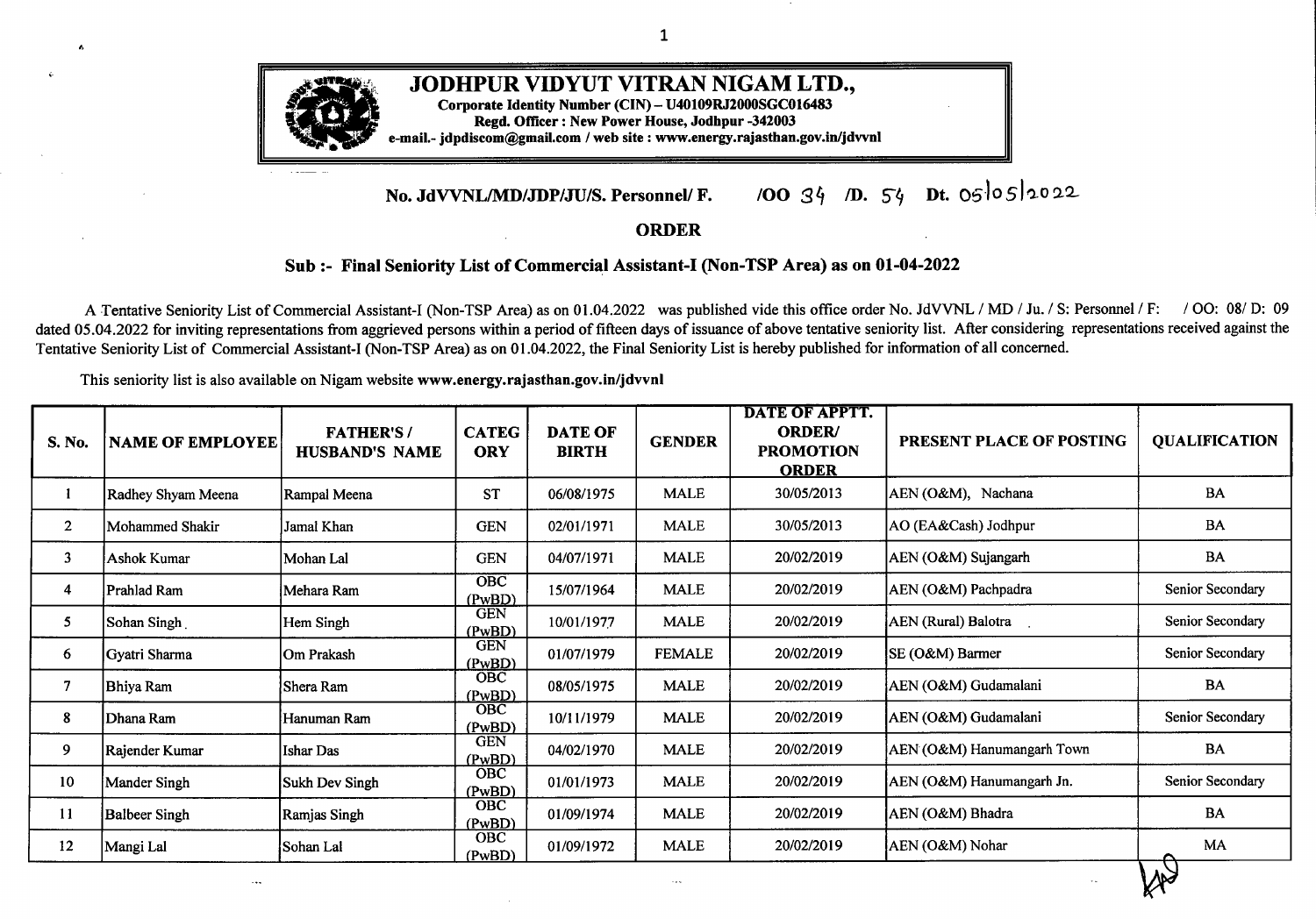| S. No. | <b>NAME OF EMPLOYEE</b> | <b>FATHER'S/</b><br><b>HUSBAND'S NAME</b> | <b>CATEG</b><br><b>ORY</b> | <b>DATE OF</b><br><b>BIRTH</b> | <b>GENDER</b> | <b>DATE OF APPTT.</b><br><b>ORDER/</b><br><b>PROMOTION</b><br><b>ORDER</b> | PRESENT PLACE OF POSTING     | <b>QUALIFICATION</b>                  |
|--------|-------------------------|-------------------------------------------|----------------------------|--------------------------------|---------------|----------------------------------------------------------------------------|------------------------------|---------------------------------------|
| 289    | Rekha Upadhayai         | Balmiki Prasad Sinha                      | <b>GEN</b>                 | 10/05/1976                     | <b>FEMALE</b> | 25/06/2020                                                                 | Sr. AO (BZ) Bikaner          | BA, PGDCA, Diploma in<br>Electrical   |
| 290    | Chandra Kumar           | Mool Chand Purohit                        | <b>GEN</b>                 | 04/07/1985                     | <b>MALE</b>   | 07/07/2020                                                                 | SE(DC) Bikaner               | MBA(Fin.), M.Com,                     |
| 291    | Sabnam Arora            | Ansul Arora                               | <b>GEN</b>                 | 20/10/1985                     | <b>FEMALE</b> | 21/08/2020                                                                 | A.En. (O&M), Anoopgarh       | MCA, B.A., O' Level                   |
| 292    | Shakila                 | Pala Ram                                  | SC                         | 10/07/1991                     | <b>FEMALE</b> | 25/06/2020                                                                 | AEN (Rural) Suratgarh        | Senior Secondary                      |
| 293    | Kiran Sonel             | Vijay Bochawat                            | <b>SC</b>                  | 25/01/1995                     | <b>FEMALE</b> | 25/06/2020                                                                 | AEN (O&M) Pipar City         | Senior Secondary                      |
| 294    | Om Prakash              | Kanhiyalal                                | SC                         | 05/07/1984                     | <b>MALE</b>   | 25/06/2020                                                                 | AEN (O&M) Bilara             | MA                                    |
| 295    | Vimla Meena             | Om Prakash Meena                          | <b>ST</b>                  | 13/08/1990                     | <b>FEMALE</b> | 25/06/2020                                                                 | XEN (O&M) Mathania           | BA                                    |
| 296    | Vijay Shankar Nayak     | Moda Ram                                  | <b>SC</b>                  | 07/11/1989                     | <b>MALE</b>   | 25/06/2020                                                                 | AEN (O&M) Garsana            | BA                                    |
| 297    | Virendra Singh          | Arjun Singh                               | <b>GEN</b>                 | 16/05/1981                     | <b>MALE</b>   | 26.07.2021                                                                 | AEN (O&M) Falna              | <b>B.COM, PGDCA</b>                   |
| 298    | Krishan Kumar           | Jawahar Lal                               | <b>GEN</b>                 | 25/12/1982                     | <b>MALE</b>   | 26.07.2021                                                                 | AEN (Rural) Sangaria         | MA, PGDCA, B.Ed                       |
| 299    | Kamal Singh             | Bhanwar Singh                             | <b>GEN</b>                 | 14/04/1985                     | <b>MALE</b>   | 26.07.2021                                                                 | AEN (CSD-I) Pali             | BA, PGDCA                             |
| 300    | Abhishek Purohit        | Damodar Pdrasad                           | <b>GEN</b>                 | 11/09/1985                     | <b>MALE</b>   | 26.07.2021                                                                 | PO (DC) Bikaner              | B.Com, LLB, DLL                       |
| 301    | Vikram Sain             | Narayan Lal                               | <b>OBC</b>                 | 25/05/1990                     | <b>MALE</b>   | 26.07.2021                                                                 | AEN, (O&M-II), Sridungargarh | B.A.                                  |
| 302    | Mukesh Puri             | Kalu Puri Goswami                         | <b>OBC</b>                 | 02/01/1976                     | <b>MALE</b>   | 26.07.2021                                                                 | AEN (O&M) Sojat City         | B.A., B.Ed,                           |
| 303    | Puja Sanwal             | Mohan Kumar Sanwal                        | <b>GEN</b>                 | 05/01/1987                     | <b>FEMALE</b> | 26.07.2021                                                                 | ZCE (JZ) Jodhpur             | B. Sc., MBA, PGDCMF,<br>PGDLL, PH. D. |
| 304    | Komal Prajapat          | Shiv Bhagwan Prajapt                      | <b>GEN</b>                 | 28/09/1991                     | <b>FEMALE</b> | 26.07.2021                                                                 | ZCE (BZ) Bikaner             | M.Com.                                |
| 305    | Vaishali Garg           | Ashok Garg                                | <b>GEN</b>                 | 11/03/1992                     | <b>FEMALE</b> | 26.07.2021                                                                 | AEN (O&M) Sadulsahar         | <b>BCA</b>                            |
| 306    | Rashmi Sharma           | Jainendra Sharma                          | <b>GEN</b>                 | 19/06/1986                     | <b>FEMALE</b> | 26.07.2021                                                                 | AO (DC)Bikaner               | MA (Geography), B.Ed                  |
| 307    | Guru Dutt Panwar        | <b>Keshav Dev</b>                         | <b>OBC</b>                 | 19/10/1980                     | <b>MALE</b>   | 26.07.2021                                                                 | AEN (CSD-C-I) Jodhpur        | M.Com.                                |
| 308    | Rama Ram                | Gyana Ram                                 | <b>OBC</b>                 | 01/05/1987                     | <b>MALE</b>   | 26.07.2021                                                                 | AEN (O&M) Sindhari           | <b>BA</b>                             |
| 309    | Yuvraj Singh            | <b>Gambhir Singh</b>                      | <b>OBC</b>                 | 02/02/1989                     | <b>MALE</b>   | 26.07.2021                                                                 | ACE (M&P-IT) Jodhpur         | BCA, MCA, MBA                         |
| 310    | Yogendra Khatri         | Om Prakash                                | <b>GEN</b>                 | 24/05/1985                     | <b>MALE</b>   | 26.07.2021                                                                 | <b>AEN</b> (Civil) Bikaner   | B.Com.                                |
| 311    | Debu Choudhary          | Uka Ram                                   | OBC                        | 07/05/1992                     | <b>MALE</b>   | 26.07.2021                                                                 | AEN (O&M) Reodar             | Senior Secondary                      |
|        |                         |                                           |                            |                                |               |                                                                            |                              |                                       |

*M°*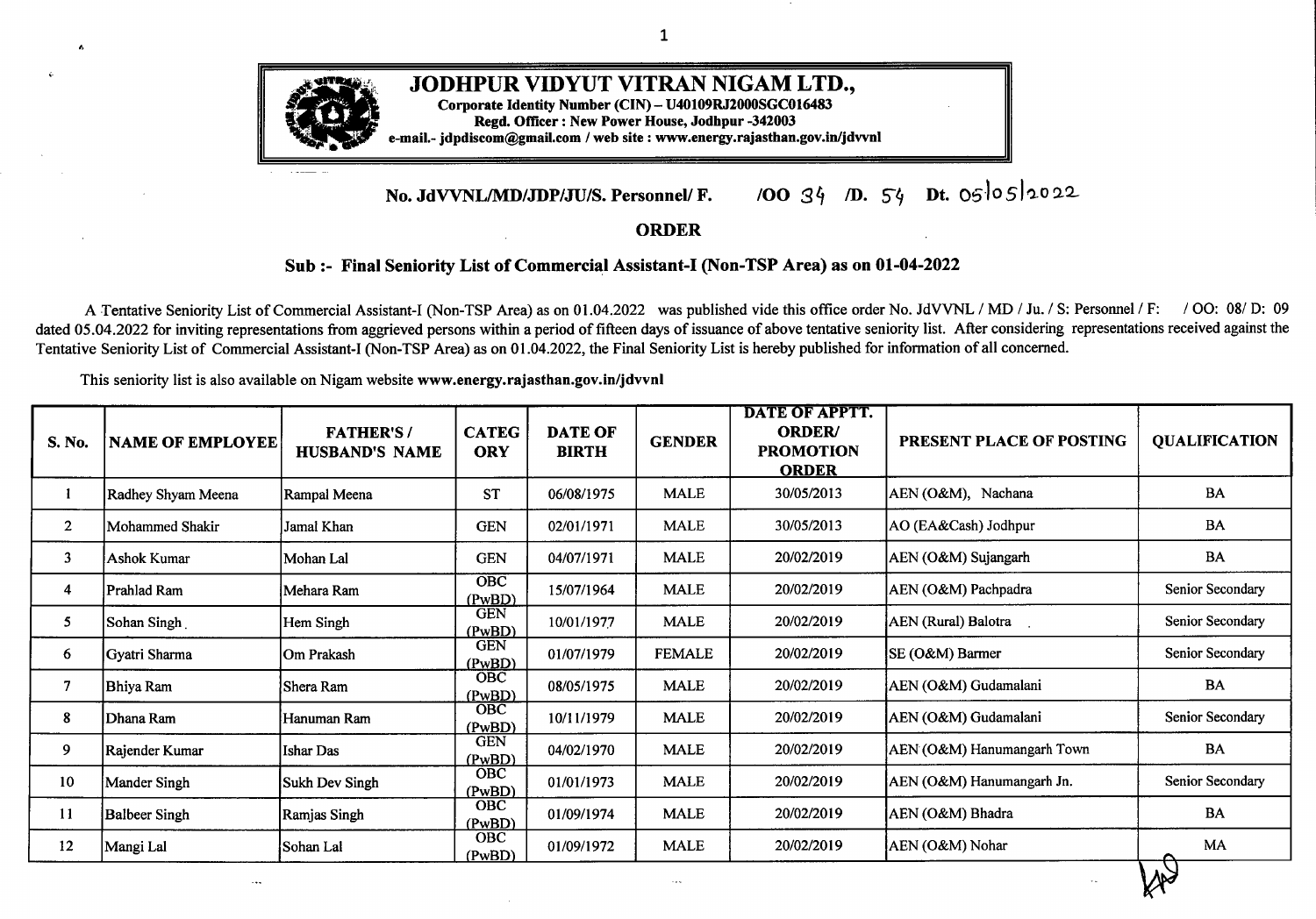|        |                         |                                           |                            |                                |               | DATE OF APPTT.                                    |                             |                      |
|--------|-------------------------|-------------------------------------------|----------------------------|--------------------------------|---------------|---------------------------------------------------|-----------------------------|----------------------|
| S. No. | <b>NAME OF EMPLOYEE</b> | <b>FATHER'S/</b><br><b>HUSBAND'S NAME</b> | <b>CATEG</b><br><b>ORY</b> | <b>DATE OF</b><br><b>BIRTH</b> | <b>GENDER</b> | <b>ORDER/</b><br><b>PROMOTION</b><br><b>ORDER</b> | PRESENT PLACE OF POSTING    | <b>QUALIFICATION</b> |
| 312    | Durga Singh             | <b>Bhanwar Singh</b>                      | <b>GEN</b>                 | 08/07/1988                     | <b>MALE</b>   | 26.07.2021                                        | ACOS, Hanumangarh           | <b>BA</b>            |
| 313    | Sharvan Kumar           | Magha Ram                                 | OBC                        | 28/01/1981                     | <b>MALE</b>   | 26.07.2021                                        | AEN (Rural) Bikaner         | <b>B.Com</b>         |
| 314    | Bharat Sharma           | Babu Lal Sharma                           | OBC                        | 08/07/1989                     | <b>MALE</b>   | 26.07.2021                                        | Director (Tech.) Jodhpur    | MA                   |
| 315    | Deepak Singh Gurjar     | Laxman Singh                              | <b>SBC</b>                 | 08/03/1989                     | <b>MALE</b>   | 26.07.2021                                        | PO (O&M) Sirohi             | <b>BA</b>            |
| 316    | Guddi Devi              | <b>Sumer Singh</b>                        | OBC                        | 01/07/1992                     | <b>FEMALE</b> | 26.07.2021                                        | PO (DC) Jodhpur             | BA                   |
| 317    | Dinesh Kumar            | Harzi Ram                                 | <b>GEN</b>                 | 07/01/1982                     | <b>MALE</b>   | 26.07.2021                                        | AEN (O&M) Bilara            | <b>BA</b>            |
| 318    | Seema                   | Deen Dayal                                | OBC                        | 08/04/1987                     | <b>FEMALE</b> | 26.07.2021                                        | AEN (City) Phalodi          | Senior Secondary     |
| 319    | Ram Narayan             | Govind Singh                              | OBC                        | 10/11/1986                     | <b>MALE</b>   | 26.07.2021                                        | AEN (O&M) Hanumangarh Town  | MA, B.Ed             |
| 320    | Mamta                   | Sita Ram                                  | <b>ST</b>                  | 08/05/1991                     | <b>FEMALE</b> | 26.07.2021                                        | AEN (Rural) Hanumangarh Jn. | Senior Secondary     |
| 321    | Harish Meena            | Gova Ram                                  | <b>ST</b>                  | 18/07/1993                     | <b>MALE</b>   | 26.07.2021                                        | AEN (O&M) Kailashnagar      | BA                   |
| 322    | Usha Kumari             | Praveen Kumar                             | <b>SC</b>                  | 13/03/1985                     | <b>FEMALE</b> | 26.07.2021                                        | PO (O&M) Sirohi             | BA                   |
| 323    | Pushplata               | Yashwant Singh                            | <b>SC</b>                  | 10/08/1981                     | <b>FEMALE</b> | 26.07.2021                                        | AEN (O&M) Sadri             | BA, LLM              |
| 324    | Pabu Ram                | Jhala Ram                                 | <b>OBC</b>                 | 05/07/1987                     | <b>MALE</b>   | 26.07.2021                                        | AEN (O&M) Ramseen           | <b>BA</b>            |
| 325    | Vijay Prasad Sharma     | Radhy Shyam Sharma                        | <b>GEN</b>                 | 22/02/1980                     | <b>MALE</b>   | 26.07.2021                                        | SE (DC) Jodhpur             | BA, LLB              |
| 326    | Prakash Vishnoi         | Virda Ram Vishnoi                         | OBC                        | 04/03/1982                     | <b>MALE</b>   | 26.07.2021                                        | AEN (O&M) Sanchore          | MA, B.Ed             |
| 327    | Ravindra Singh          | Rajendra Singh                            | <b>GEN</b>                 | 08/01/1983                     | <b>MALE</b>   | 26.07.2021                                        | SE (Civil) Jodhpur          | <b>BA</b>            |
| 328    | Veera Kanwar            | Ranveer Singh                             | <b>GEN</b>                 | 01/08/1989                     | <b>FEMALE</b> | 24.08.2021                                        | AEN (O&M) Balesar           | $\mathbf{BA}$        |
| 329    | Sushila                 | Deepak Gehlot                             | OBC                        | 10/07/1983                     | <b>FEMALE</b> | 24.08.2021                                        | AEN (O&M) Anoopgarh         | BA. B.Ed             |
| 330    | Ajaj Ahmed              | Khuda Bux                                 | <b>OBC</b>                 | 02/05/1983                     | <b>MALE</b>   | 24.08.2021                                        | AEN (Rural) Bikaner         | BA                   |
| 331    | Beena                   | Gajendra Singh                            | <b>GEN</b>                 | 26/07/1970                     | <b>FEMALE</b> | 28.09.2021                                        | AEN (CSD-I) Sriganganagar   | Senior Secondary     |
|        |                         |                                           |                            |                                |               |                                                   |                             |                      |

۰. <u>та та т</u>